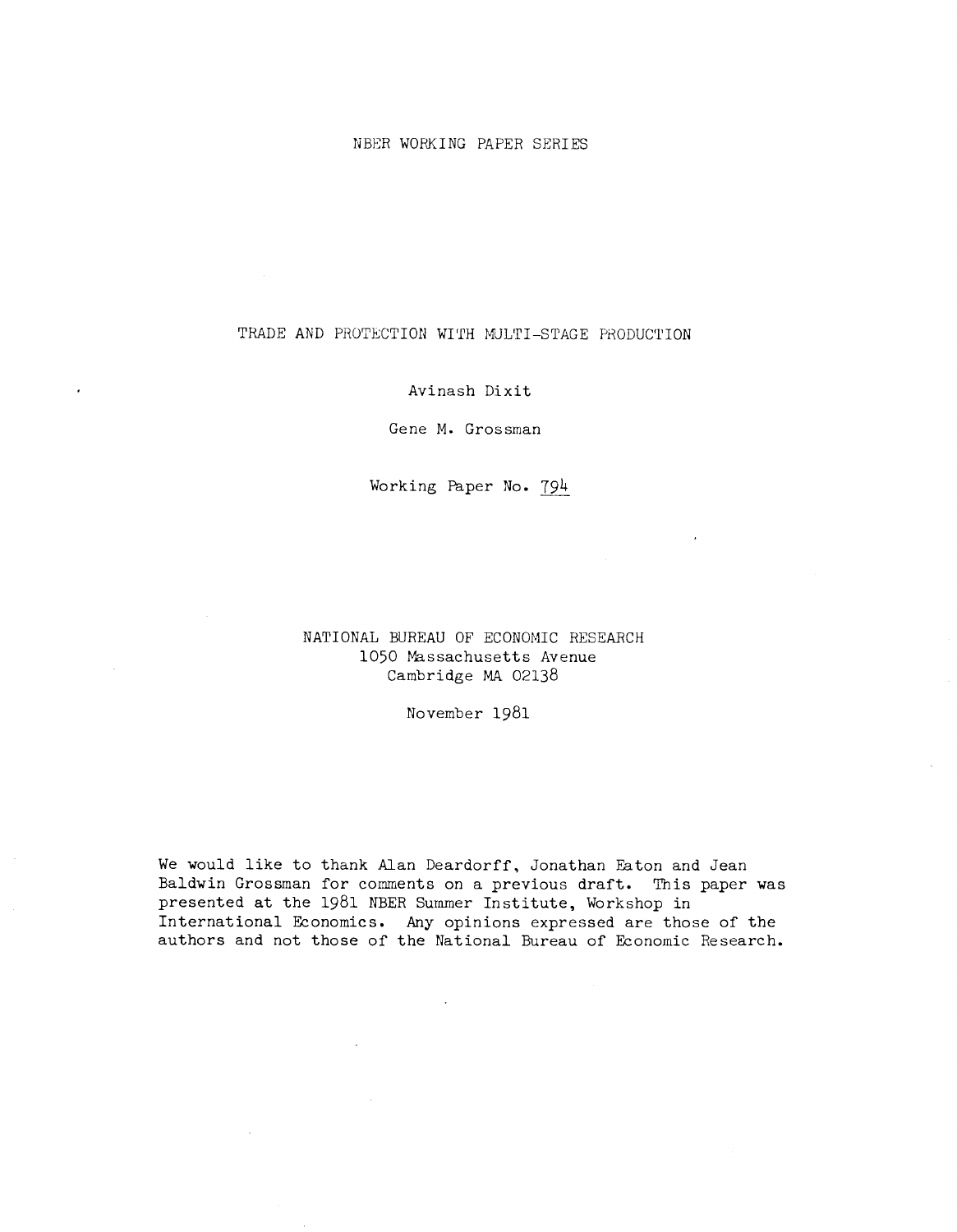### TRADE AND PROTECTION WITH MULTI-STAGE PRODUCTION

#### Abstract

This paper analyzes trade in manufactured goods that are produced via a vertical production structure with many stages, where some value is added at each to an intermediate product to yield a good—in—process ready for the next stage. We consider the stage at which a good is traded to be an economically endogenous variable, with comparative advantage determining the pattern of production specialization by stages across countries. We study how endowment changes and policy shifts move the margin of comparative advantage, which thus provides a channel for resource allocation adjustment that is additional to the usual ones of factor substitution and changes in the quantity of output.

Professor Avinash Dixit Professor Gene M. Grossman Woodrow Wilson School Noodrow Wilson School Princeton University Princeton University

609—452—5635 609—452—4823

Princeton, New Jersey 08544 Princeton, New Jersey 08544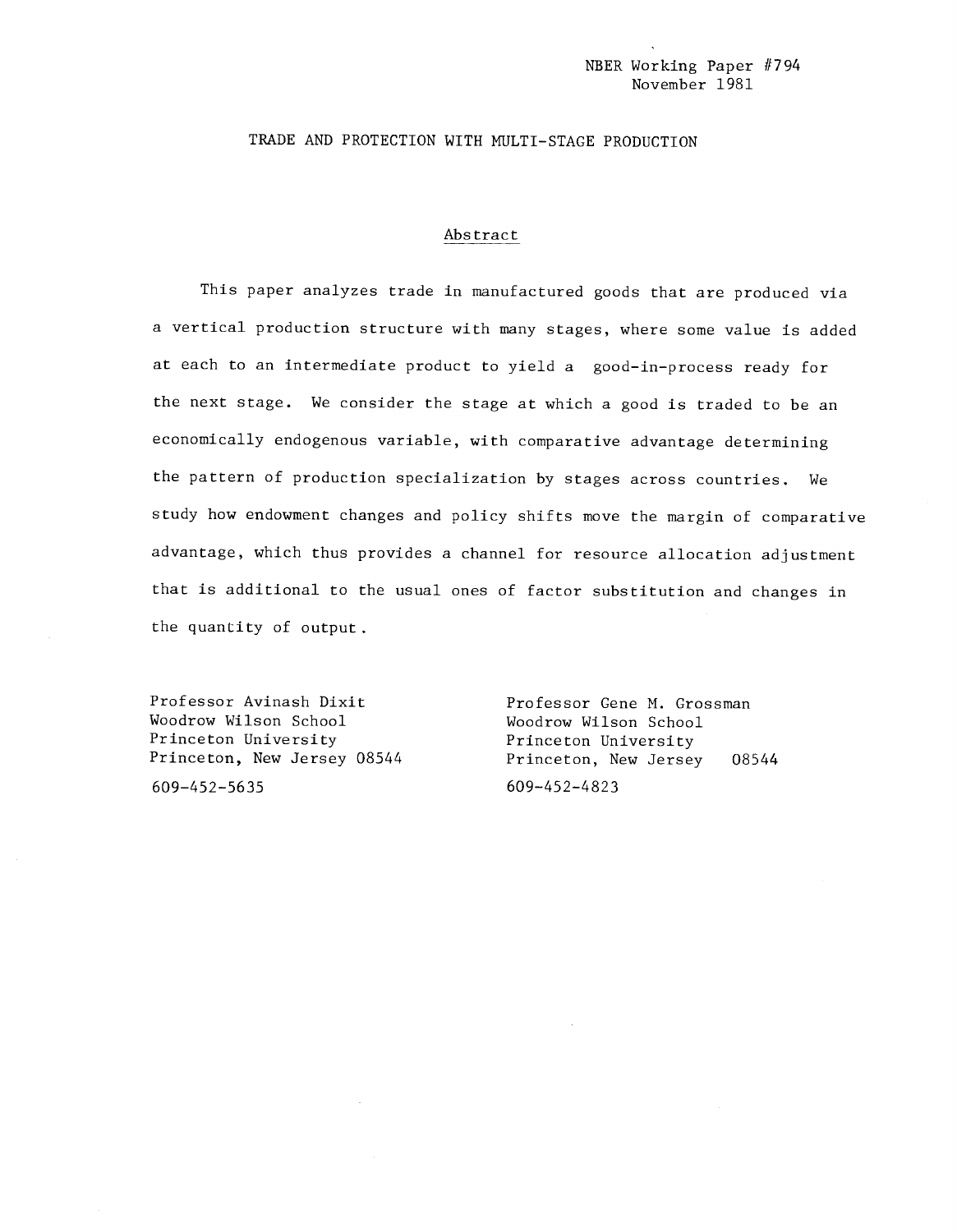#### I. INTRODUCTION

The importance of intermediate goods in international trade is widely recognized, and many models have been constructed to analyze positive and normative issues raised by such trade. The early models of effective protection, e.g. Balassa (1965), Corden (1966), Jones (1971), Bhagwati and Srinivasan (1973), assumed a vertical two—stage production structure. Pure intermediate goods were produced using primary factors at an upstream stage, and combined with further primary factors to yield the final goods at the downstream stage. With both kinds of goods tradeable, the effect of a tariff structure on resource allocation could be studied. Some recent models use this structure for different questions. For example, Sanyal and Jones (1980) consider the pattern and effects of trade in intermediate goods alone, by assuming that all goods must undergo further processing in their ultimate destination, before being consumed. Grossman (1981) examines content protection which requires that a certain proportion of value added be domestic. A parallel strand of literature, e.g. Vanek (1963), Melvin (1969) and Warne (1971), investigates the implications of interindustry flows when all industries produce final goods that may also serve as inputs to production in other industries. The usual generalization of all of these two—stage production structures is to a complete input—output model where goods may be intermediate, final or both, as in Woodland (1977).

An alternative extension would better describe the reality of many manufacturing industries. This is a vertical structure with many stages, where some value is added at each stage to an intermediate product to yield a "good—in—process" ready for the next stage. Different stages may have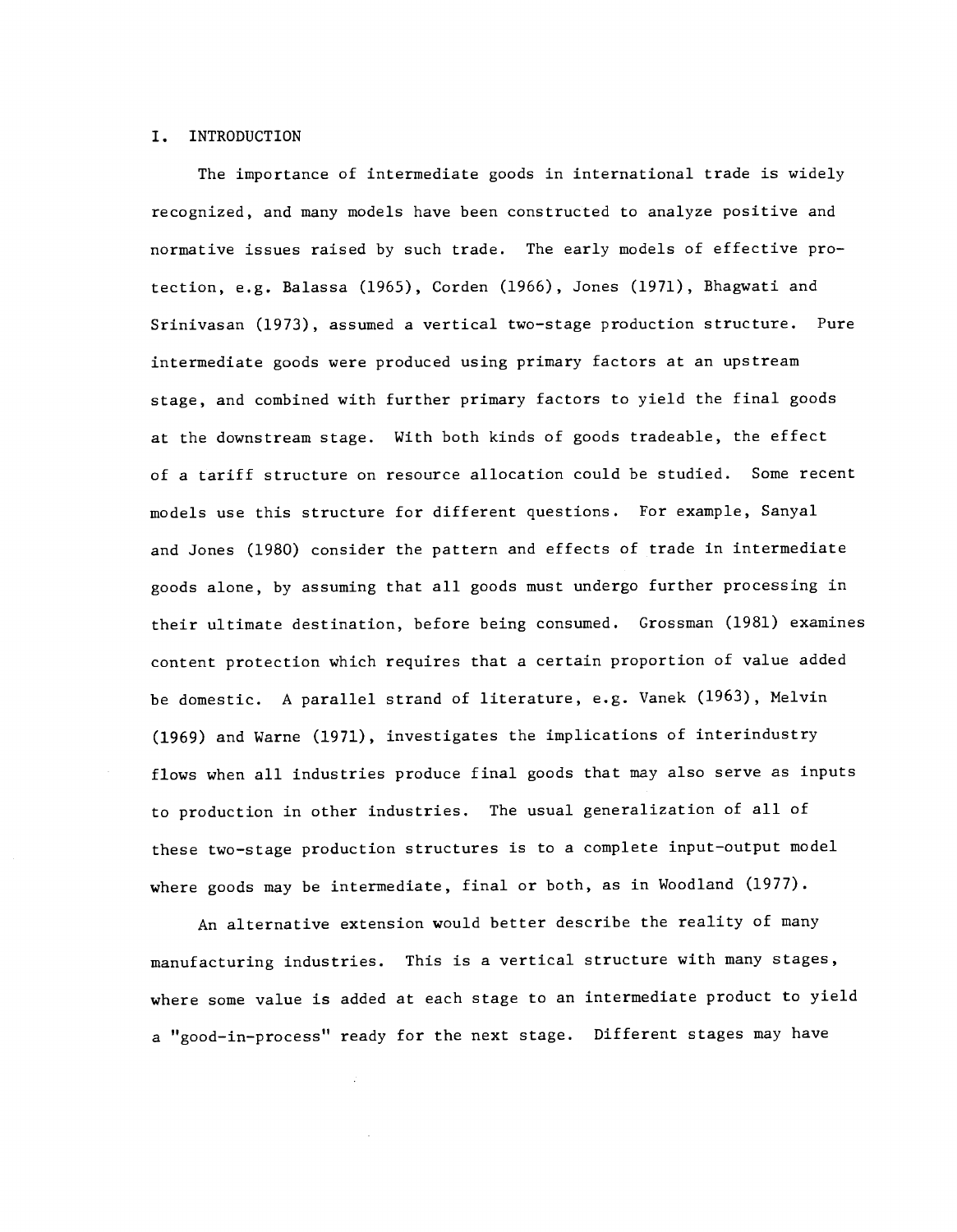different technologies or factor intensities. Considerations of comparative advantage determine the pattern of production specialization by stages across countries.

The most important new feature of this view is that the stage at which a good is traded is itself an economically endogenous variable. Endowment changes or policy shifts can move this margin of comparative advantage, thus providing a channel for resource allocation adjustment that is additional to the usual ones of factor substitution (movement along an isoquant) and changes in the quantity of output (movement between isoquants).  $\frac{1}{1}$ 

The practical importance of this kind of production specialization and trade has risen in recent years, as transnational firms have increasingly integrated their production on a worldwide basis. In the automobile industry, the manufacture of component parts and the assembly of the product is arranged in this way in the European market, and sometimes even more widely. In this context, the adjustment mechanism is easily illustrated. Increased content protection requirements will lead to more parts of each car being produced domestically, and not to a shift in the proportions of wholly domestic versus wholly imported cars. Other examples can be found in assembly of electronic equipment, and even of shirts being shipped to the far east to have buttons sewn on. In some cases the product, in the course of these stages, may cross international boundaries more than once.

In this paper we study trade of this kind by modelling the production process as a continuum of stages. Stages are distinguished by factor intensities, and comparative advantage determines the pattern of production and trade. Our model bears some formal similarity to the models of trade with a continuum of goods of Dornbusch, Fischer and Samuelson (1977, 1980) and

 $-2-$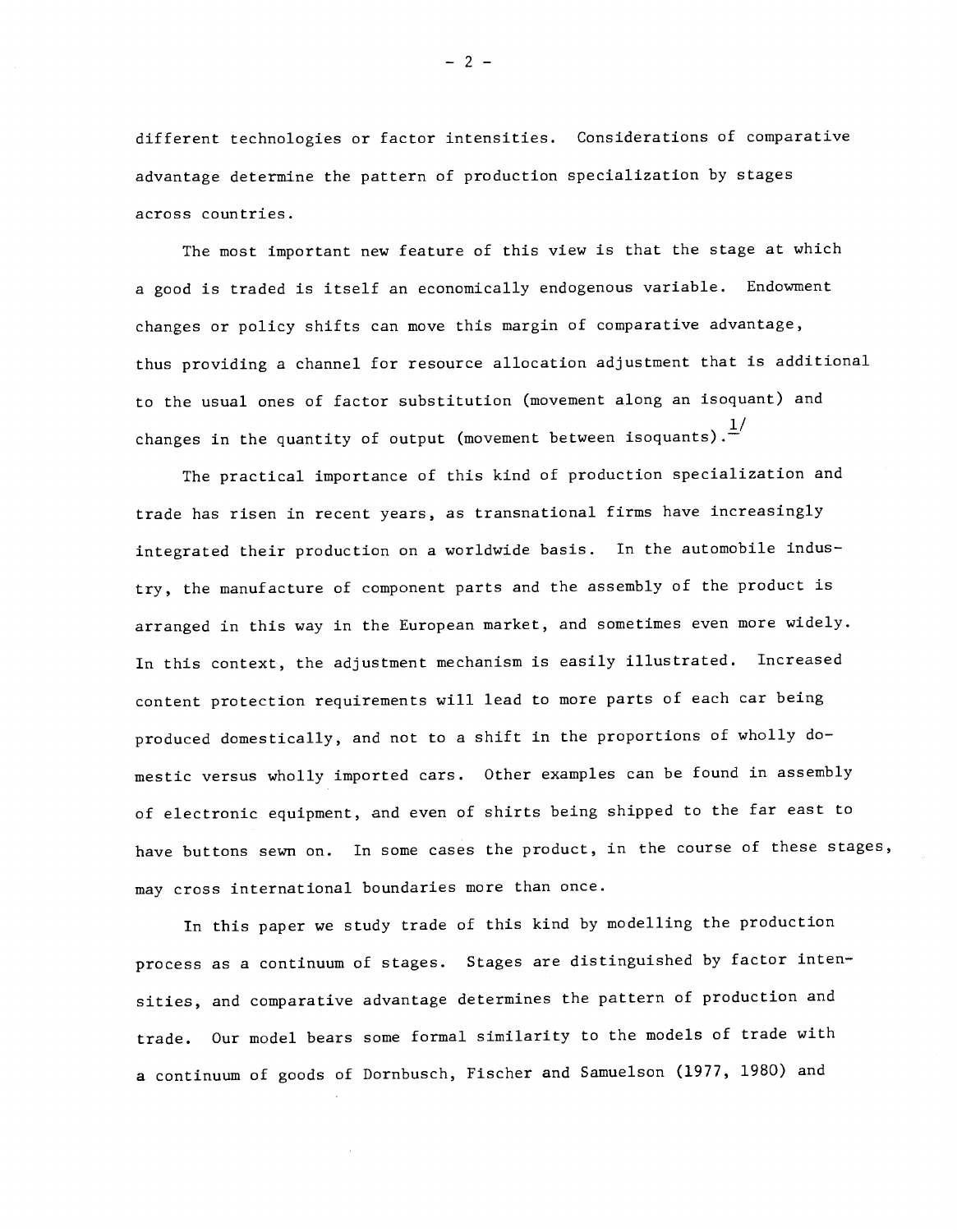Falvey (1981), but our concern is with the effects of factor accumulation and protection on the allocation of resources to the entire sector represented by the continuum.  $\frac{2}{ }$  Also, since most of the production in our continuum yields intermediate goods, demand for this output is derived demand.

The industry with a continuum of intermediate stages, on which we concentrate most of our attention, is called "manufacturing" for sake of brevity. The rest of output is aggregated into one final good which is produced directly from primary factors and called "agriculture". We consider a semi-small country, i.e. one which can affect its commodity terms of trade but not the factor prices or incomes in the rest of the world.

We find that production specialization with respect to the stages in manufacturing is complete, i.e. the country with the highest wage-rental ratio concentrates production at the most capital—intensive end of the spectrum of stages. However, as in the simple sector—specific capital model, comparative advantage is not governed by factor endowment considerations alone. Turning to effects of policies, we find that increased protection by either tariff or content requirement is successful in the very limited sense of expanding the range of processes undertaken domestically. But it runs a very real risk of failing by decreasing the quantity of output of the manufactured good by so much that resources are shifted away from this sector. This extends the earlier results for content protection of Grossman (1981) to adjustment at the margin of production stages, and is consistent with the intuition developed in the effective protection literature, that tariff schedules which incorporate duties on intermediate goods may be anti—protective for a sector as a whole. Finally, as in more familiar models, a small tariff, by improving the final good terms of trade, must raise social welfare provided non—distorting policies are available to redistribute income.

—3--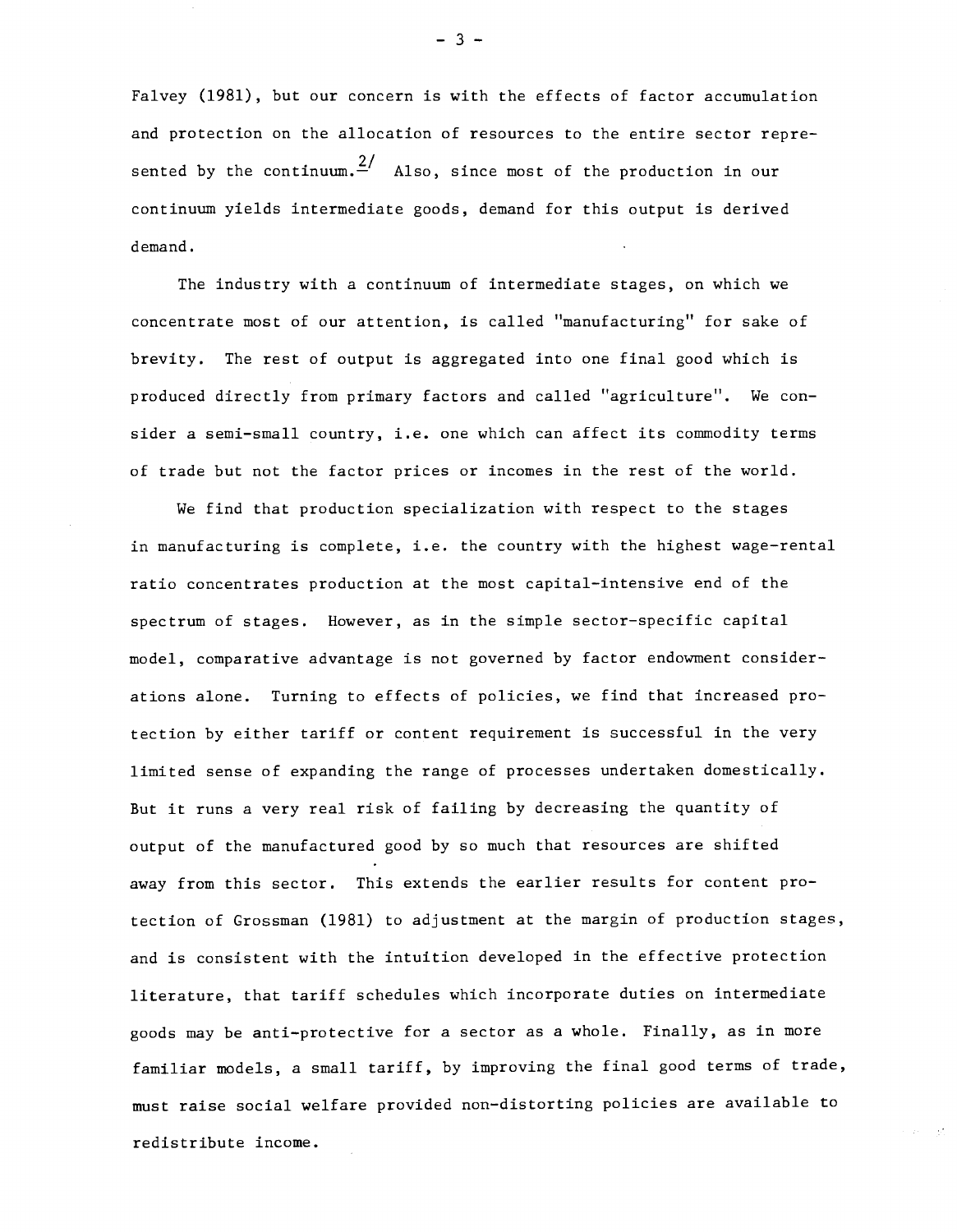#### II. THE MANUFACTURING SECTOR

The stages of manufacturing are indexed by i, ranging over the interval  $[0, 1]$ . The upstream end of the range is i = 0, and the downstream end is  $i = 1$ . We assume that all goods with index  $i \leq 1$  are pure intermediates, i.e. consumers demand only output that has completed the entire continuum of stages. The intermediate good at stage i + di is produced from one unit of stage i output, and a capital—labor mix of cost f(w, r, i)di, where w is the wage rate and r the rental rate on capital. Thus the inputs of the good in process from an earlier stage are naturally in fixed proportions, but capital and labor can be substituted for each other in adding value. The function f has the usual properties of a unit cost function with respect to w and r; in particular the optimum labor-capital ratio is  $f_w/f_r$ .

We do not consider any time to be required in this production process. For the final good to emerge, all that is then required is that it should pass once through each stage, and the ordering of the stages is immaterial. We will find it convenient to choose the order by increasing labor intensity, so that

$$
\partial \left( f_{\mathbf{w}} / f_{\mathbf{r}} \right) / \partial \mathbf{i} > 0 \tag{1}
$$

Now consider two countries with factor prices  $(w_1, r_1)$  and  $(w_2, r_2)$ which have equal costs in operating the stage of production from  $i^*$  to  $i^* + di$ , i.e.

$$
f(w_1, r_1, i^*) = f(w_2, r_2, i^*)
$$
 (2)

—4—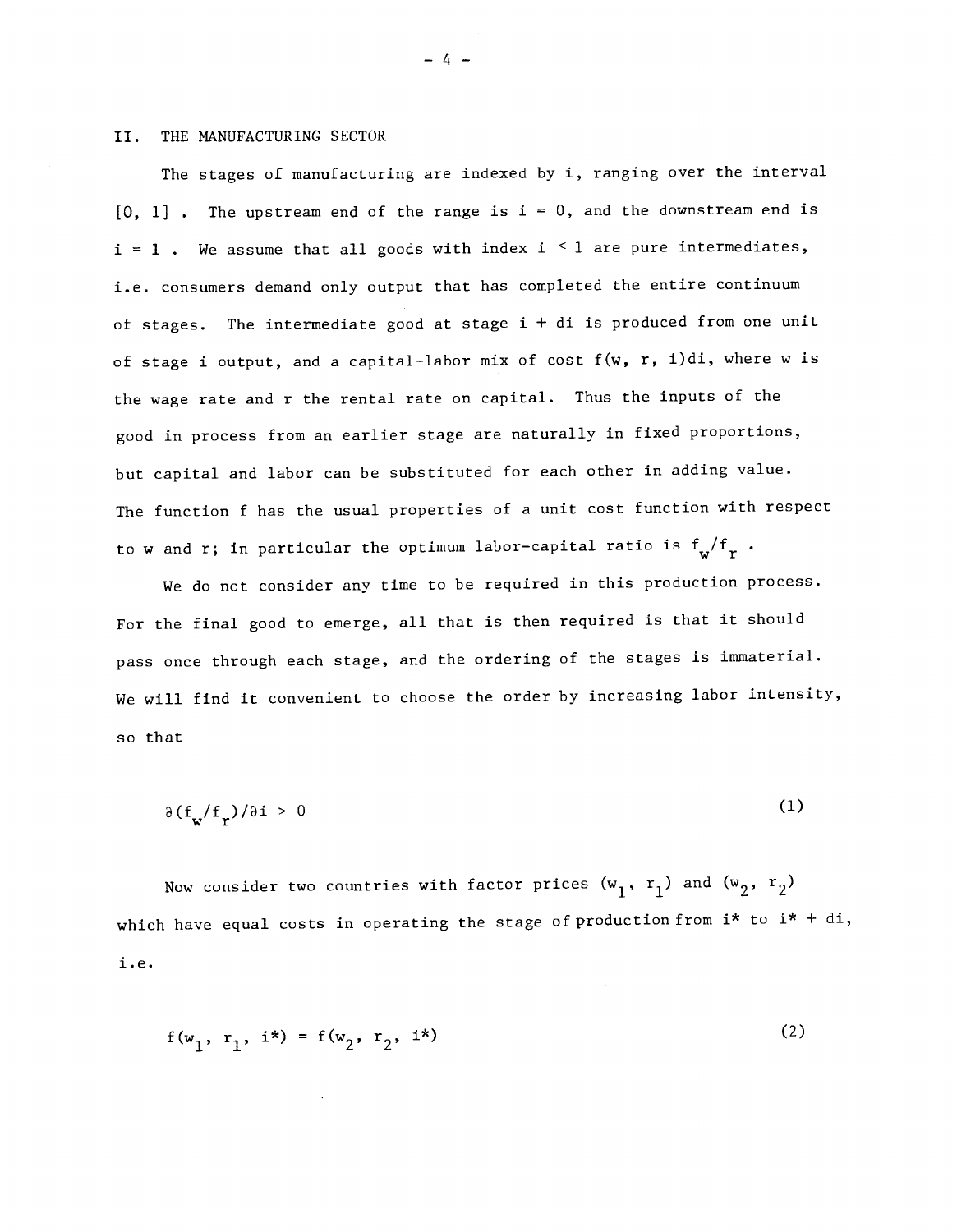Choose the numbering so that  $w_1 > w_2$  and  $r_1 < r_2$  . As shown in Figure 1, the two countries have a common unit cost contour at  ${\rm i}\star$  . By (1), the cost contour map twists clockwise as i increases.



Figure 1

Then, for  $i > i*$ , country 1 must be on a higher cost contour than 2, i.e.

$$
f(w_1, r_1, i) > f(w_2, r_2, i) \text{ for } i > i^*
$$
 (3)

Therefore comparative advantage for stages downstream from i\* lies with country 2, and upstream from  $i*$  with 1. In other words, the high-wage country will specialize in carrying out the stages at the capital—intensive end of the range, and the low—wage country at the labor—intensive end. The marginal point of indifference  $i*$  given by (2) is of course endogenous to the full model, and it moves as endowments, tariffs etc. change factor prices in one or both countries.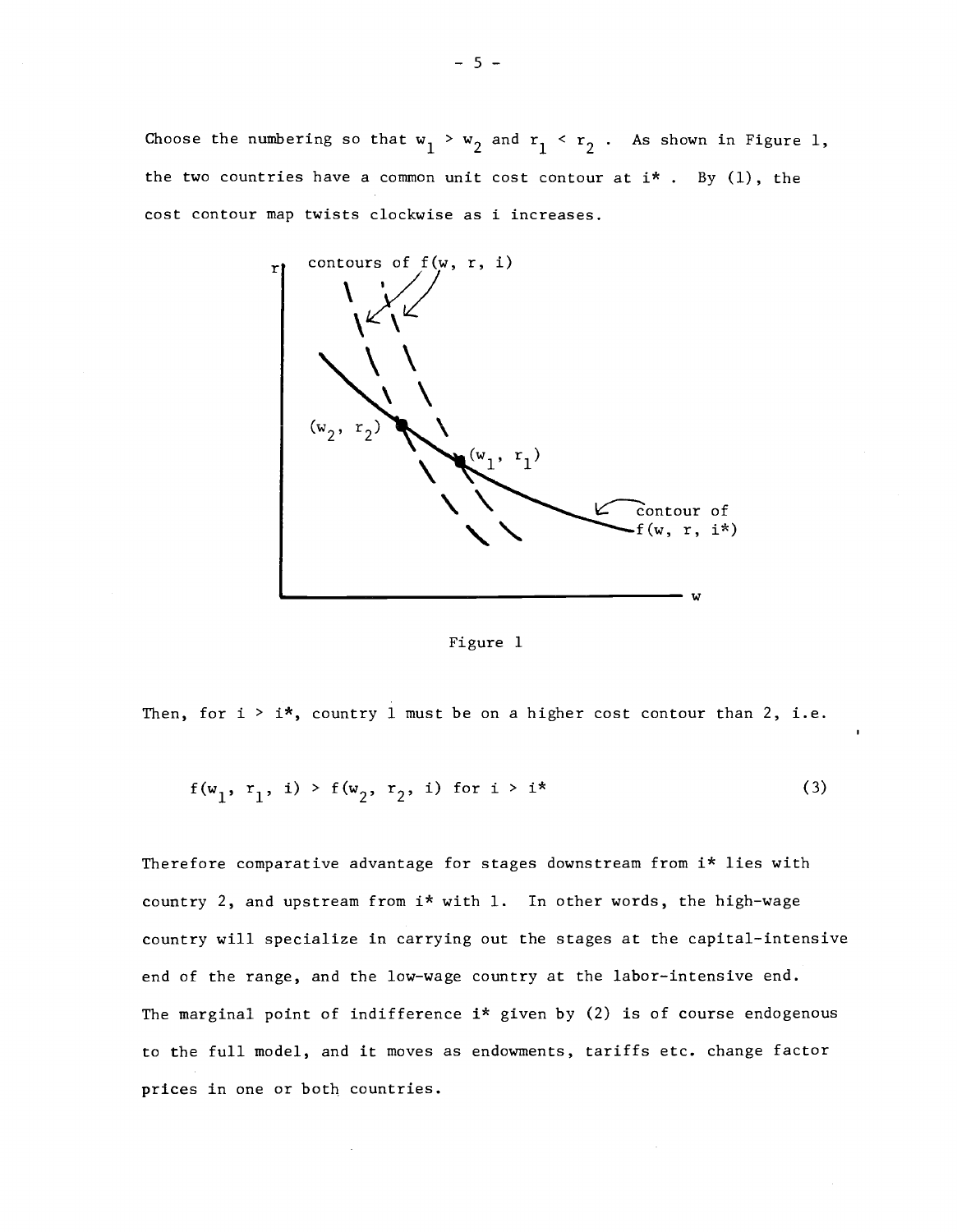The upshot is that country 1 produces all the stages up to  $i^*$ , and exports the good at this stage to country 2, which completes the rest of the stages to the downstream end. Our choice of ordering precludes any reversals or multiple switches of comparative advantage. Since we are neglecting transport costs, this is a harmless simplification.

The unit cost of production, and therefore the price, of the final good can be found by summing the incremental unit costs over all stages, and the cost at each stage depends on the country undertaking that stage. Thus

$$
p = \int_0^{i*} f(w_1, r_1, i) dt + \int_{i*}^1 f(w_2, r_2, i) dt
$$
 (4)

#### III. EQUILIBRIUM

We now embed this model of manufacturing into a complete model of trade. The manufacturing sector and its output is denoted by x . The agricultural sector and its output is y; this good is chosen as the numeraire, and the relative price of the x-good is p. Agriculture uses inputs of labor  $L_y$ and land T; manufacturing uses labor  $L_{\mathbf{y}}$  and capital K . Total labor L is mobile between the sectors, but land and capital are specific to their sectors.

We concentrate on a semi-small country with wage w and capital rental r. We assume that the factor-endowment ratios in the home country are sufficiently different from those in the rest of the world to prevent factor—price equalization. This is the only interesting case for comparative statics, since the specialization of stages obtained in Section 2 collapses to total indifference when factor prices are equal. $3/$  For sake of brevity we confine ourselves to the case where w/r is less than that in the rest of the world. So this country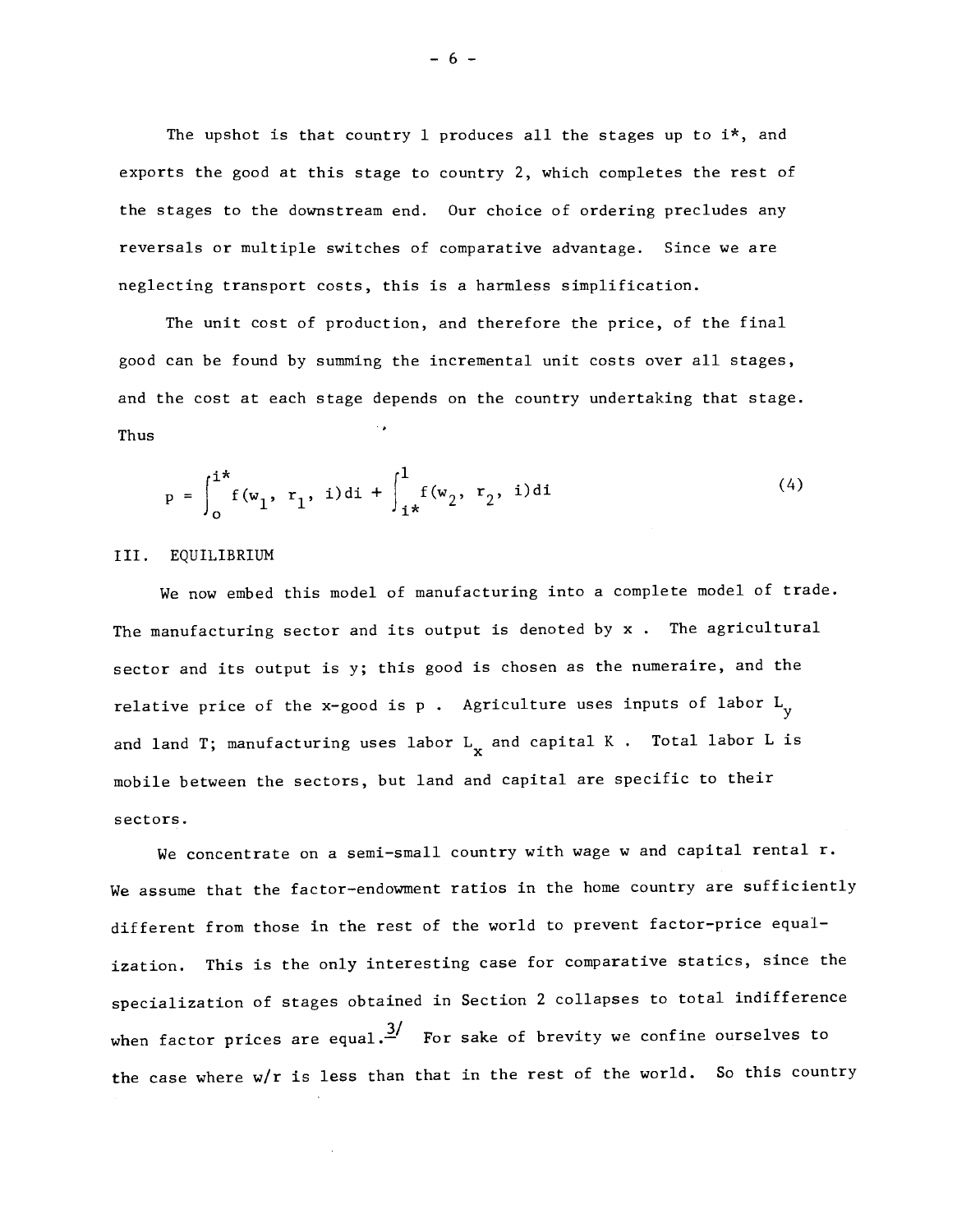produces all stages downstream from the marginal index i\*. The value added per unit of the x—good is

$$
F(w, r, i^*) \equiv \int_{i^*}^{1} f(w, r, i) di
$$
 (5)

We treat the rest of the world as one country, and denote variables pertaining to it by means of a bar overhead. The factor prices  $\overline{w}$ ,  $\overline{r}$  are independent of the home country's behavior, and can be suppressed where not required. The value added per unit of x in the rest of the world is

$$
\overline{\mathbf{F}}(\mathbf{i}^*) \equiv \int_0^{\mathbf{i}^*} \mathbf{f}(\overline{\mathbf{w}}, \overline{\mathbf{r}}, \mathbf{i}) \, \mathrm{d}\mathbf{i}
$$
 (6)

We abbreviate  $f(\overline{w}, \overline{r}, i)$  as  $\overline{f}(i)$ .

 $\sim$ 

Let  $z$  denote the rental of land, and  $g(w, z)$  the unit cost function in agriculture. We assume that the home country produces something in both sectors. $\frac{4}{1}$  Then the price-cost equations are

$$
g(w, z) = 1 \tag{7}
$$

$$
\overline{F}(i^*) + F(w, r, i^*) = p \tag{8}
$$

The price partial derivatives of the unit cost functions give the optimum factor inputs per unit output. Therefore the factor—market clearing conditions are

$$
y g_{\tau}(\mathbf{w}, z) = T \tag{9}
$$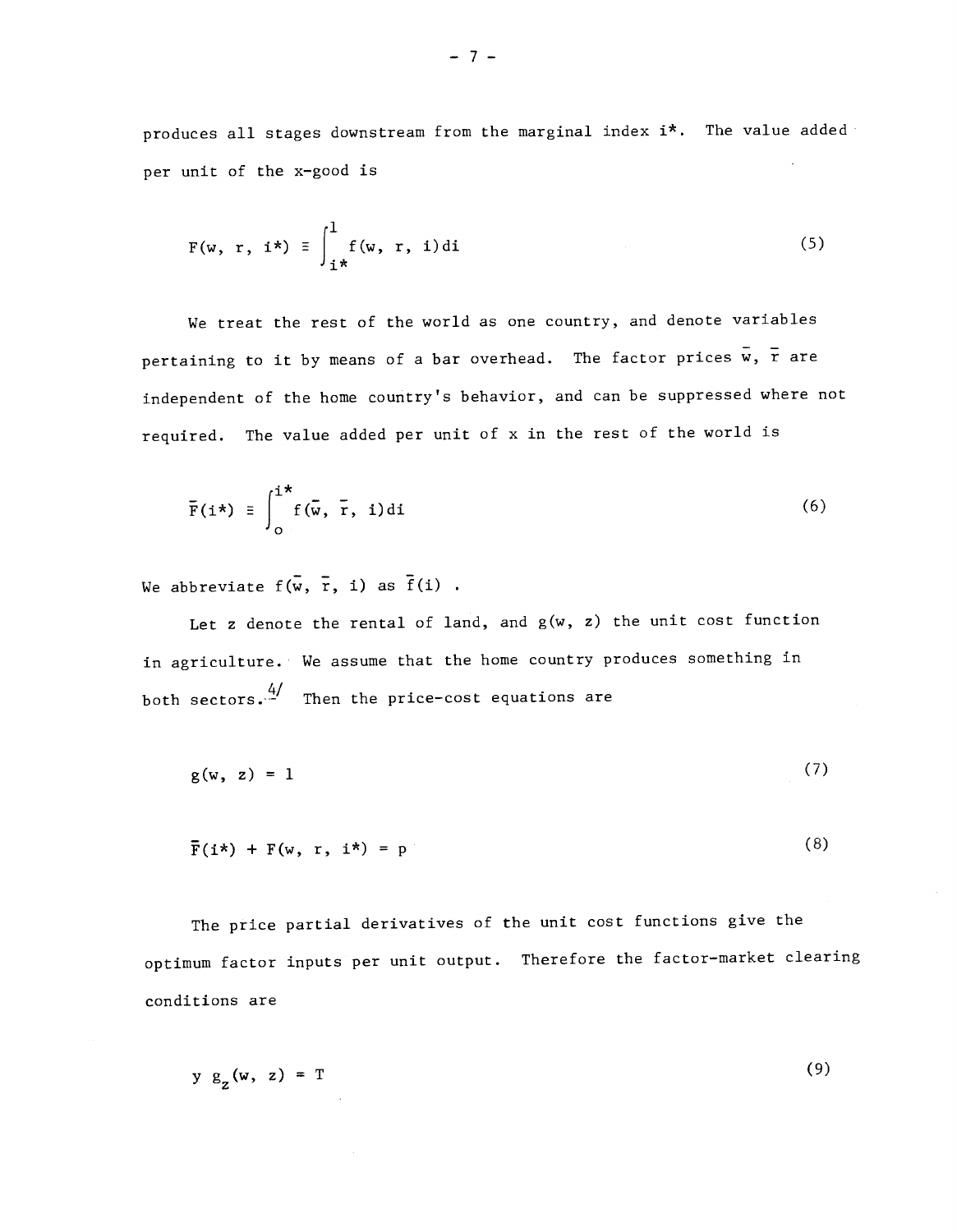$$
x F_{(w, r, i^*)} = K \tag{10}
$$

$$
y g_w(w, z) + x F_w(w, r, i^*) = L
$$
 (11)

Next we have the condition governing the marginal stage of manufacturing production

$$
\bar{f}(i^*) = f(w, r, i^*)
$$
 (12)

Finally, we need an output—market clearing condition. The home country's national income is

$$
Q = xT + rK + wL \tag{13}
$$

Let its demand for the final output of the manufactured good be  $D(p, Q)$ . Let the rest of the world's demand by  $\bar{D}(p)$ ; any other variables affecting D are outside the control of the semi—small home country and can be omitted. Then we have

 $D(p, Q) + \bar{D}(p) = x$  (14)

In (7) — (14) we have eight equations to determine the factor prices w, z and r, the output relative price p, the output quantities x and y, national income Q, and most importantly, the marginal stage  $i^*$  .

 $\sim$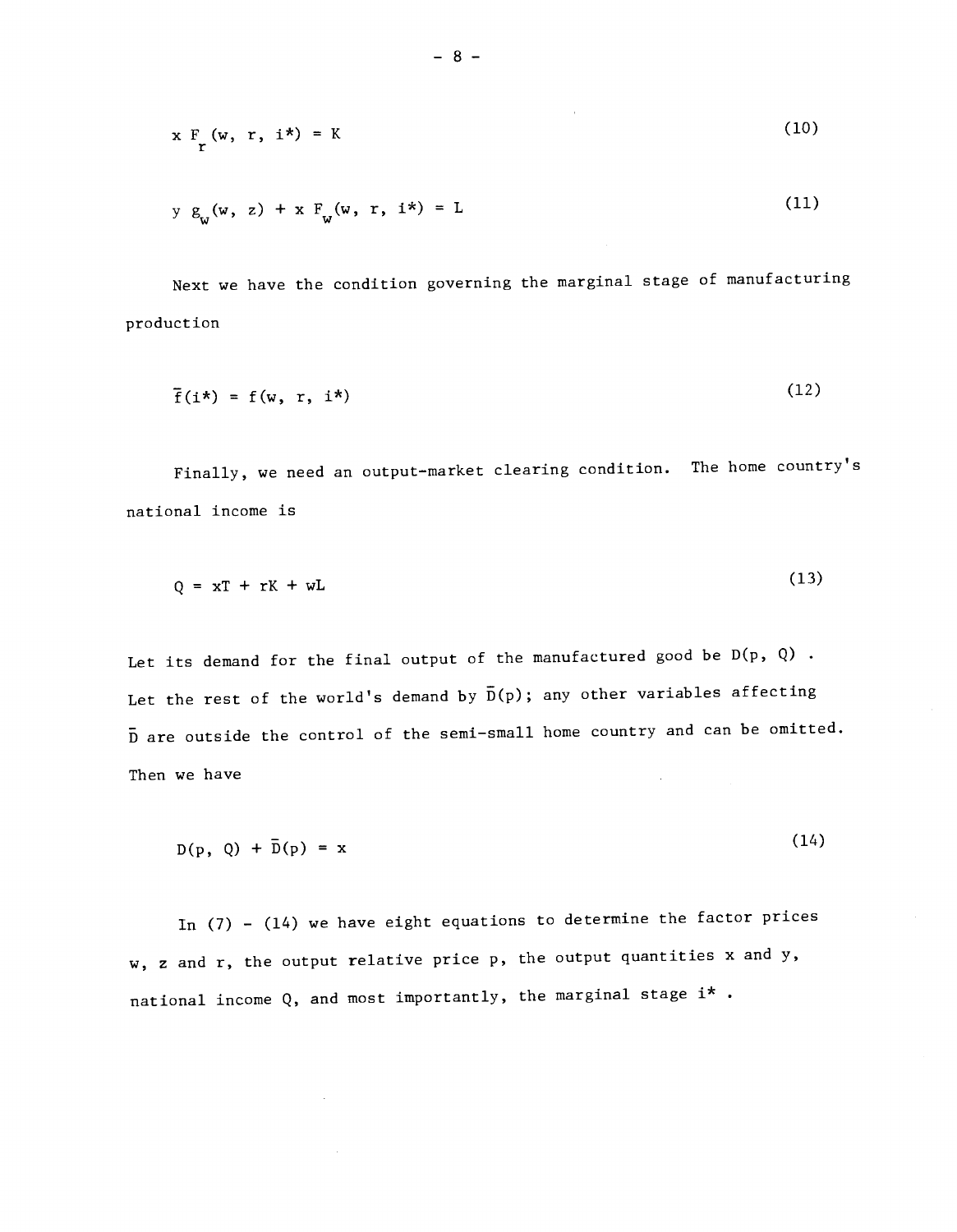IV. CONPARATIVE STATICS: FACTOR ACCUMULATION

The above equilibrium will be shifted by exogenous changes in K, T and L . In this section we study the effects of factor accumulation on the patterns of production and trade. Here we assume that free trade prevails; analysis of commercial policy will be taken up in the next section.

The comparative static effects of changes in factor endowments are derived by total differentiation of  $(7)$  -  $(14)$ . After some substitution, we derive a matrix equation in terms of changes in three crucial variables: w, p and i\* . Let a carat over a variable indicate a proportional change, e.g.  $w \equiv dw/w$  . Then we find



The symbols are defined as follows. The fraction of the labor force allocated to sector n, for n = x, y, is denoted by  $\lambda_{Ln}$ . The distributive share of factor m, for m = K, T, L, in a relevant sector n is  $\theta_{mn}$ , while

—9—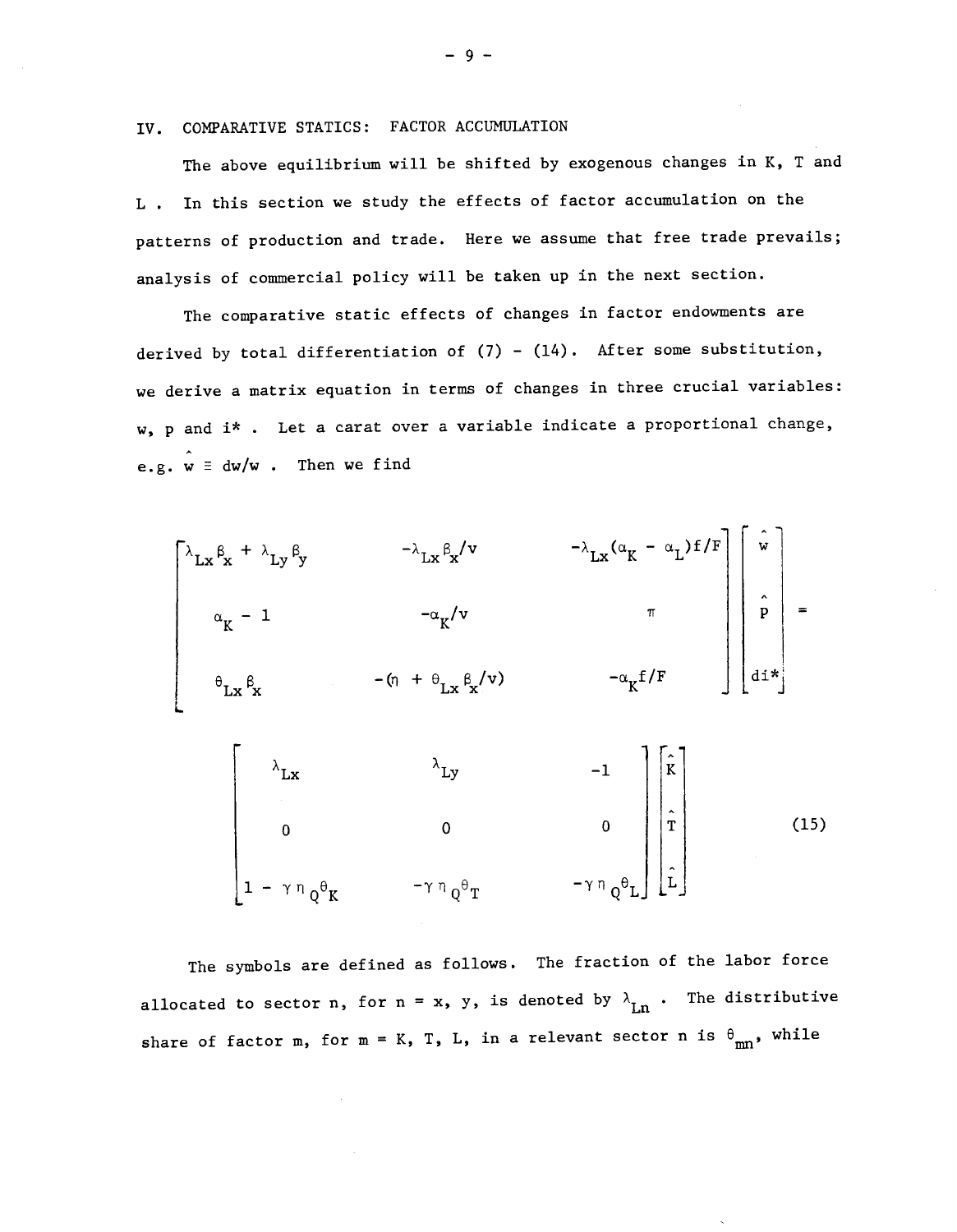$\ddot{r}$  , , that in national income is  $\theta_{\text{m}}$  . For  $\text{m = K}$ , L, we set  $\alpha_{\text{m}} \equiv \theta_{\text{m} \text{x}}^{\text{''}}/\theta_{\text{m} \text{x}}^{\text{''}}$ , where  $\theta_{mx}^{*}$  is the distributive share of factor m in the marginal manufacturing stage i\*, e.g.  $\theta_{Lx}^{*} \equiv w f_{w}(w, r, i*)/f(w, r, i*)$ . The elasticity of factor substitution in agriculture is  $\sigma_{\overline{y}}$  . That in manufacturing, in the aggregate sense holding i\* constant, is  $\sigma_{\mathbf{x}}$ , i.e.  $\sigma_{\mathbf{x}} \equiv F F_{\mathbf{wr}} / F_{\mathbf{w}} F$ .  $\frac{5}{ }$  The elasticity of demand for labor in sector n is  $\beta_n$ , and equals  $\sigma_n/(1 - \theta_{Ln})$ . The rate at which relative costs of manufacturing stages change between the countries as the index i rises from the marginal value i\* is denoted by  $\pi$ , i.e.  $\pi = [\bar{f}_{i}(i*) - f_{i}(w, r, i*)]/f(w, r, i*)$ . The share of domestic value added in a unit of manufacturing output is v, i.e.  $v \equiv F/p$  . We define  $n_{\overline{Q}}$  = QD<sub>Q</sub>/  $\equiv$  QD  $/D$ , the income elasticity of home demand for manufactures, and  $\gamma = D/x$ , the share of home consumption in their world output. Finally, the total price elasticity of world demand for manufactures multiplied by minus one is written  $\eta$ , which we assume to be positive.<sup> $\mathcal{I}'$ </sup>

Note that  $\alpha_K > 1 > \alpha_L$ , since the marginal stage i\* is the most capital intensive of the stages undertaken domestically, and each  $\alpha$  is the ratio of the marginal to average factor share. Also,  $\pi > 0$  because comparative cost advantage shifts to the home country as i increases.

Writing  $\Sigma$  for the 3-by-3 matrix on the left hand side of (15), it is now straightforward to show that

$$
\det \Sigma = \lambda_{\text{Lx}} \beta_{\text{x}} (\pi \eta + \frac{f}{\nu F}) + \frac{\lambda_{\text{Ly}} \beta_{\text{y}}}{\nu} (\pi \eta + \pi \theta_{\text{Lx}} \beta_{\text{x}} + \alpha_{\text{K}}^2 \frac{f}{F})
$$
  
+  $\lambda_{\text{Lx}} \eta \frac{f}{F} (\alpha_{\text{K}} - \alpha_{\text{K}}) (\alpha_{\text{K}} - 1)$  (16)

 $\geq 0$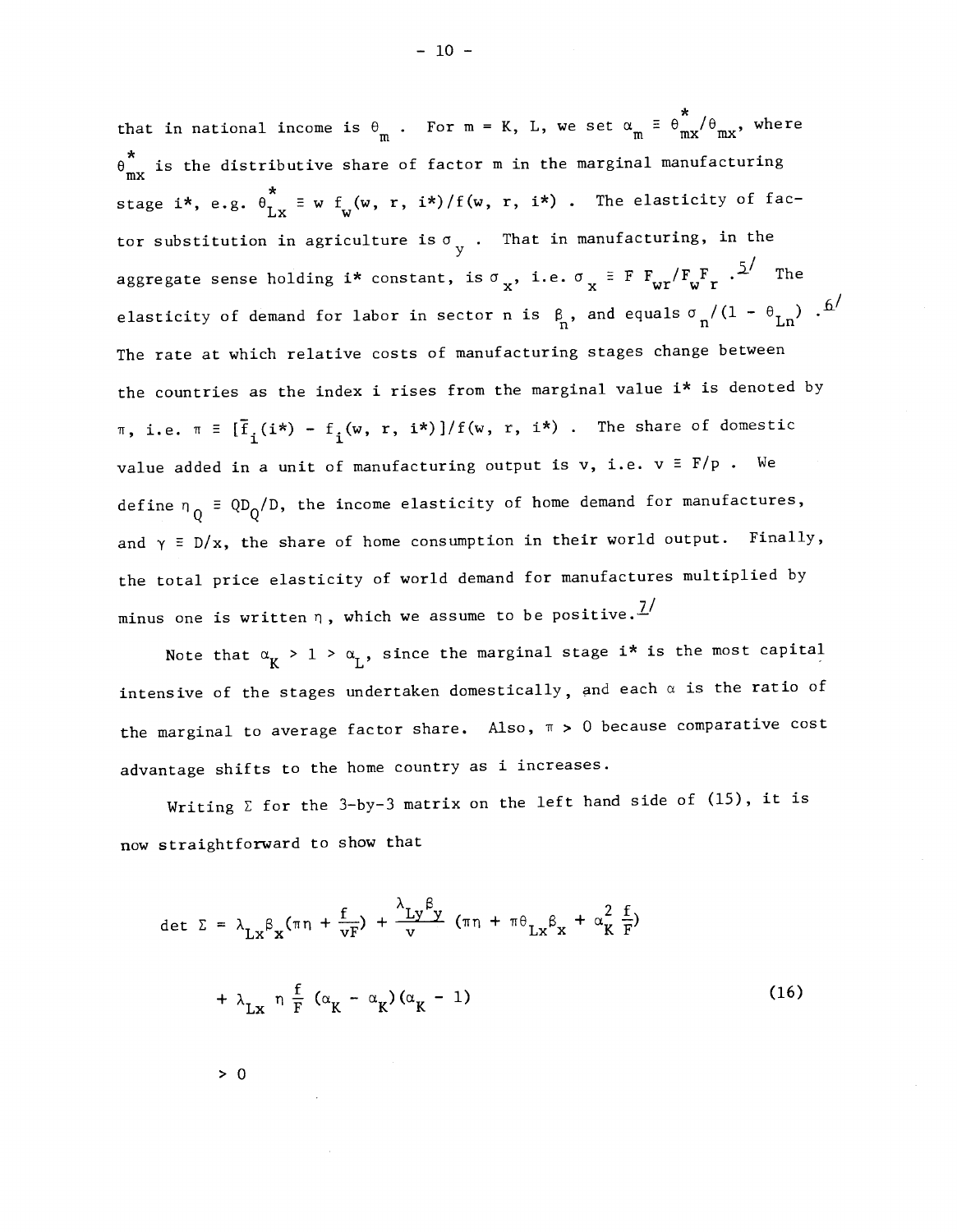The key economic variable of interest in this model is the marginal stage of processing,  $i^*$ . Therefore we focus our comparative static analysis on its response to factor endowment changes. Consider first the effect of an increase in the capital stock. By application of Cramer's rule to (15), we have

$$
K \frac{\partial i^{*}}{\partial K} = \frac{-1}{\det \Sigma} \left\{ \eta \lambda_{Lx} (\alpha_{K} - 1) + \frac{\lambda_{Lx} \sigma_{x}}{v} (1 - \mu_{x} v) + \frac{\alpha_{K} \lambda_{Ly} \beta_{y}}{v} (1 - \mu_{x} \theta_{Kx} v) \right\}
$$
(17)

where  $\mu_{\mathbf{x}}$  is the marginal propensity to consume manufactures at home. The expression in (17) is unambiguously negative if the agricultural good is not inferior, i.e.  $\mu_{\mathbf{x}} \leq 1$ . At this level of aggregation, it makes sense to assume that both goods are normal, and we do so henceforth.

This result accords with intuition. A rise in the capital stock, by increasing the wage—rental ratio, allows the home country to compete in more capital—intensive activities, and thereby expands the range of processes in which it specializes. In other words, our labor—rich country will import intermediate goods at an earlier, more capital-intensive, stage as it accumulates capital, regardless of whether any of the production technologies admit factor substitution.

It is not necessarily true, though, that capital accumulation will cause mobile resources to reallocate to the manufacturing sector, even as the range of processes performed at home expands. Differentiating  $L_v/T = g_{\omega}/g_{\chi}$ and using the definition of  $\beta_y$ , we have  $L_y = -\beta_y w + T$ . Therefore the direction of flow of labor is revealed by the response of w, which is given by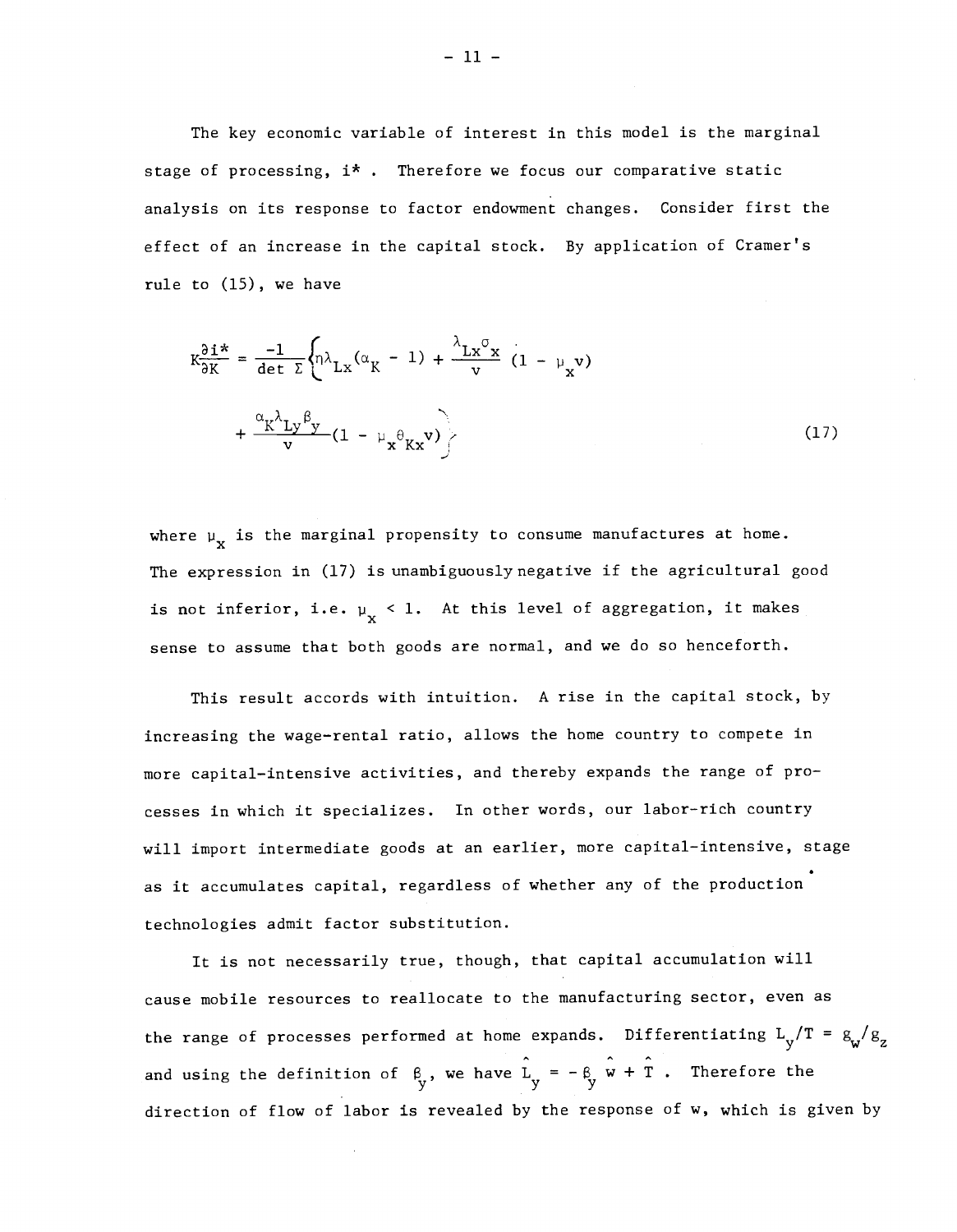$$
\frac{K}{w} \frac{\partial w}{\partial K} = \frac{\lambda_{Lx}}{\det \Sigma} \left\{ \frac{\alpha_K f}{vF} \left[ \alpha_L (1 - \mu_x v) + \mu_x v \right] + \pi \left[ \eta - \frac{\alpha}{v} (1 - \mu_x v) \right] \right\}
$$
(18)

If  $\eta$ , the total price elasticity of world demand for manufactures, is small, the second term in the brackets will be negative and the agricultural sector may expand. This effect is more likely the smaller is  $\mu_{\mathbf{x}}$ , the home marginal propensity to consume manufactures, and the larger is  $\sigma_{\mathbf{x}}^{\bullet}$ , the elasticity of factor substitution in manufacturing. The most likely outcome, however, is for capital accumulation to cause an increase in the net imports of agricul tural goods,— and an increase in the domestic value added per unit of manufactured output.

We next consider the effects of an increase in the endowment of land. The response of the marginal manufacturing stage to such growth is ambiguous. The comparative static derivative is

$$
T\frac{\partial i^*}{\partial T} = \frac{1}{\det \Sigma} \left\{ \mu_X \frac{\theta_T}{\theta_X} (\lambda_{LX} \beta_X + \lambda_{Ly} \beta_y \alpha_K) + \lambda_{Ly} [\theta_{LX} \beta_X / v - \eta (\alpha_K - 1)] \right\}
$$
(19)

where  $\theta_{\bf x}$  is the share of sector x in national product. An important case to consider, based on empirical evidence for several less developed countries, is one in which factor substitution possibilities at any given stage are limited, but processes vary greatly in their relative intensities of factor usage.<sup>9</sup>/ With  $\sigma_{\rm x}$  and  $\sigma_{\rm y}$  small, and  $(\alpha_{\rm K} - 1)$  large, (18) is negative. For these parameter values, accumulation of the specific factor in agriculture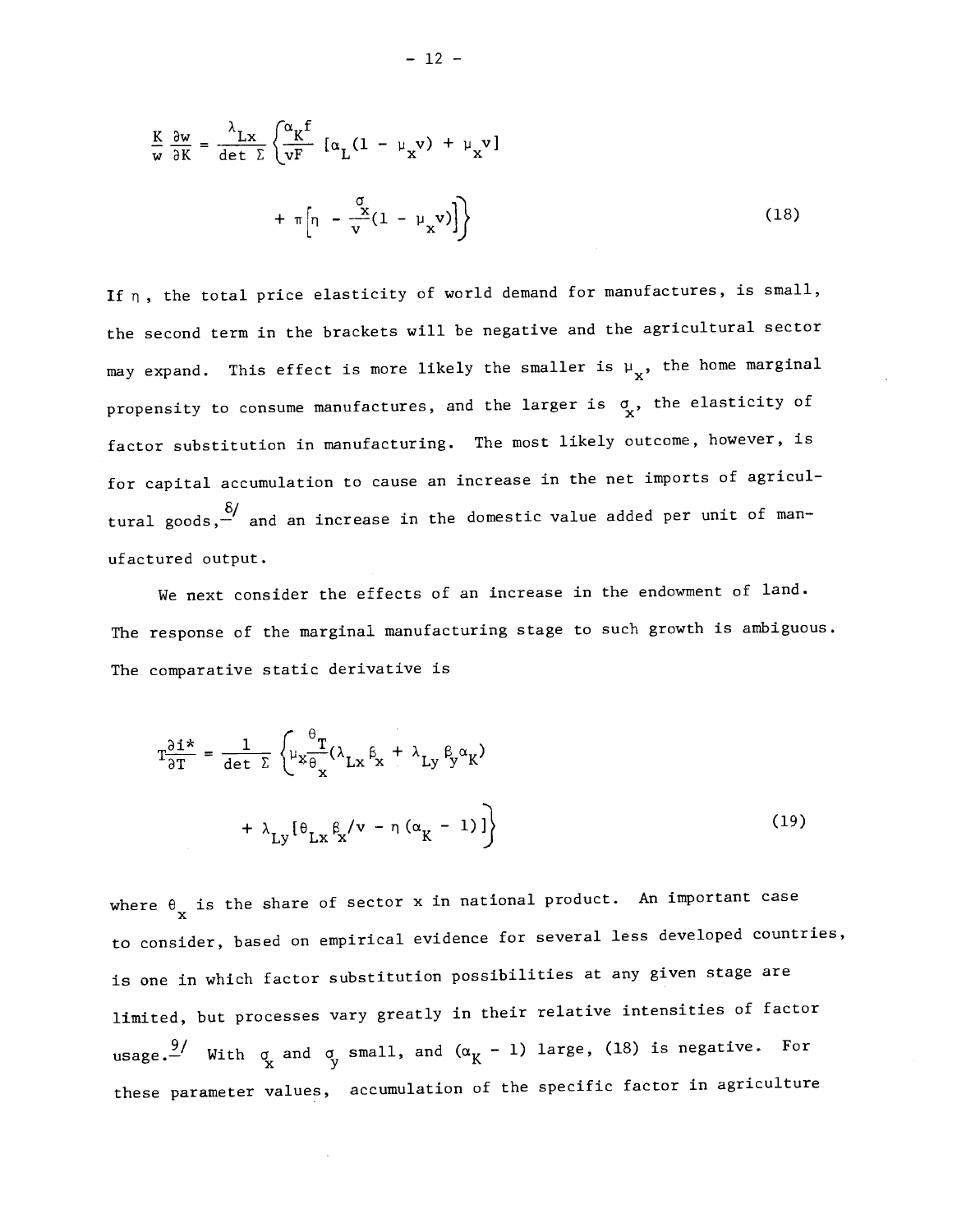has the same effect as that in manufacturing, namely an expansion of the range of stages produced by the low—wage home country. In fact, with fixed—coefficient technologies in both sectors, we have

$$
T\frac{\partial i^*}{\partial T} = -\frac{\lambda_{Ly}F}{\lambda_{Lx}f(\alpha_K - \alpha_L)}
$$

which is independent of demand conditions and depends only on the relative sizes of the sectors and the factor intensity differences between the mar ginal and average processes. Alternatively, when  $\eta$  is small, an increase in the endowment of land is seen to cause the home country to specialize in a smaller number of stages.

The intuition for these results is as follows. An increase in the endowment of land, ceteris paribus, increases the demand for labor in agriculture. This pushes up the wage rate, and thus the wage—rental ratio in manufacturing. This alone would tend to expand the range of manufacturing processes undertaken domestically. But the additional income that accrues to the new land is partially spent on manufactures, raising their price and therefore the demand for capital. This effect is large when  $\eta$  is small, i.e. when world demand for manufactures is price inelastic. It in turn pushes up the rental rate on capital. Then the equilibrium wage—rental ratio can actually fall, and the marginal index  $i*$  can rise. As a further point of interest, we note that the reallocation of labor in response to an increase in the endowment of land is also ambiguous. Substituting once again into  $\hat{L}_{v} = \hat{T} - \beta_{v} \hat{w}$  gives

$$
\frac{T}{L_y} \frac{\partial L_y}{\partial T} = \lambda_{Lx} \left\{ \beta_x (\pi \eta + \frac{f}{vF}) + \frac{f}{F} \eta (\alpha_K - \alpha_L) (\alpha_K - 1) - \mu_x \beta_y \frac{\theta_T}{\theta_x} [\pi \beta_x + \frac{f}{F} \alpha_K (\alpha_K - \alpha_L)] \right\}
$$
(21)

 $-13 -$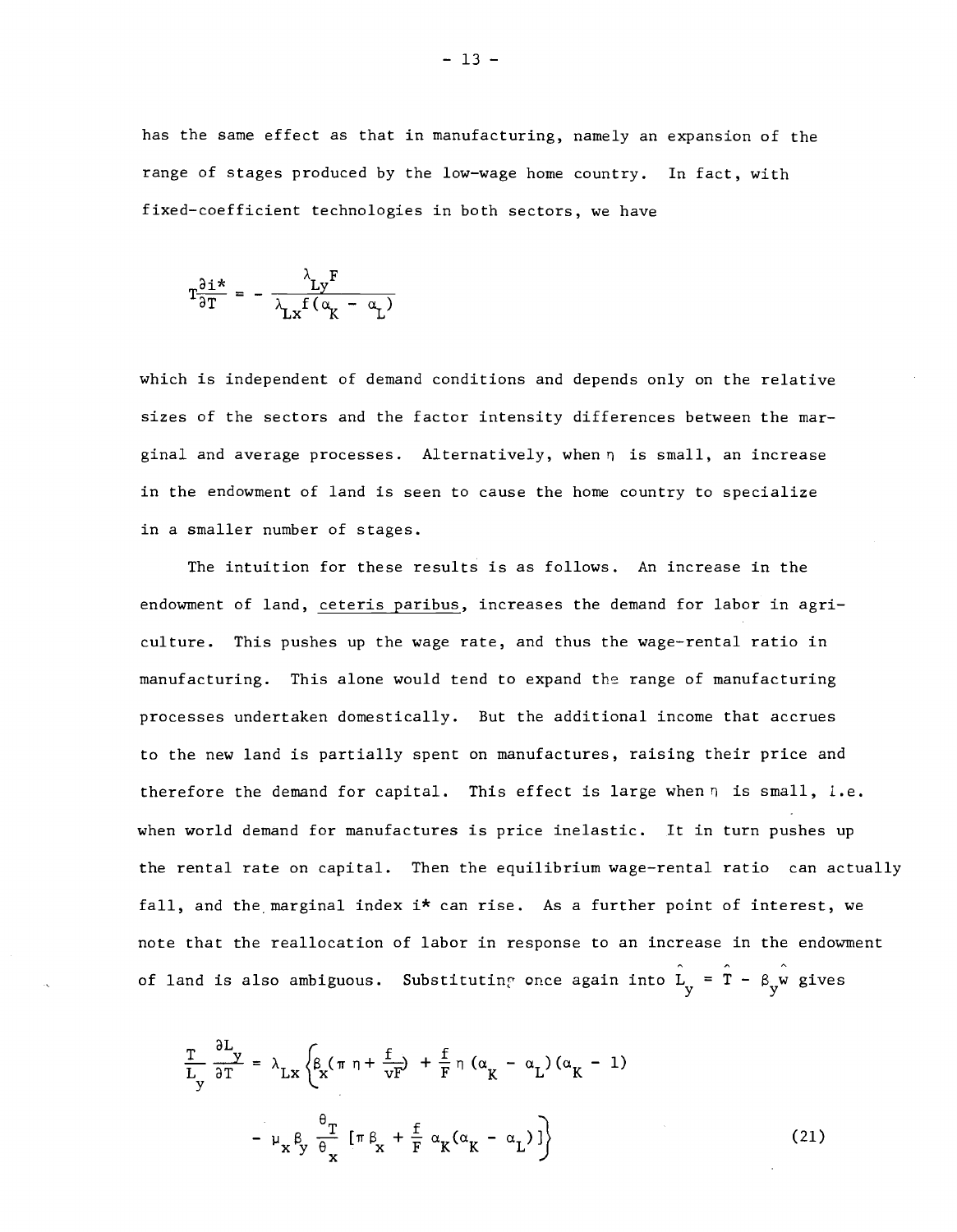which is more likely to be positive the larger the price elasticity of world demand, the smaller the home marginal propensity to consume manufactures, and the smaller the elasticity of substitution between capital and labor in agriculture.

An increase in the labor supply also has an ambiguous effect on the margin 1\*. Applying Cramer's rule once again, we have

$$
L\frac{\partial i^*}{\partial L} = \frac{1}{\det \Sigma} \left\{ \alpha_K^{\mu} x^{\beta} y^{\lambda} L y^{\theta} L'^{\theta} x \right\}
$$

$$
+ \eta \left( \alpha_{K} - 1 \right) - \beta_{K} \theta_{LX} \left( 1/v - \mu_{X} \right) \}
$$
 (22)

A small elasticity of substitution between land and labor in agriculture contributes to an expansion in the range of home processes, while a small elasticity of substitution between capital and labor in manufacturing has the opposite effect. If both are small the marginal domestic stage is necessarily more labor—intensive. Note that the range of home processing is more likely to increase in response to an increase in labor endowment the smaller the price elasticity of world demand for manufactures, the smaller the home marginal propensity to spend on manufactures, and the smaller the factor intensity differences across manufacturing stages. The immediate effect of an increase in labor supply is a fall in the wage rate. However, if the demand for capital falls greatly, as will be the case if the increase in national income is spent on agricultural goods and if the price elasticity of demand for manufactures is small, any fall in the wage-rental ratio in manufacturing will be small. Since  $\pi\text{di*} = -\theta \frac{K}{Kx}(\alpha \frac{1}{K} - 1)(w - r)$ +  $p/v$ , a small decrease in w/r is consistent with a decrease in i\* so long as  $(\alpha_{\kappa} - 1)$  is small, and p falls.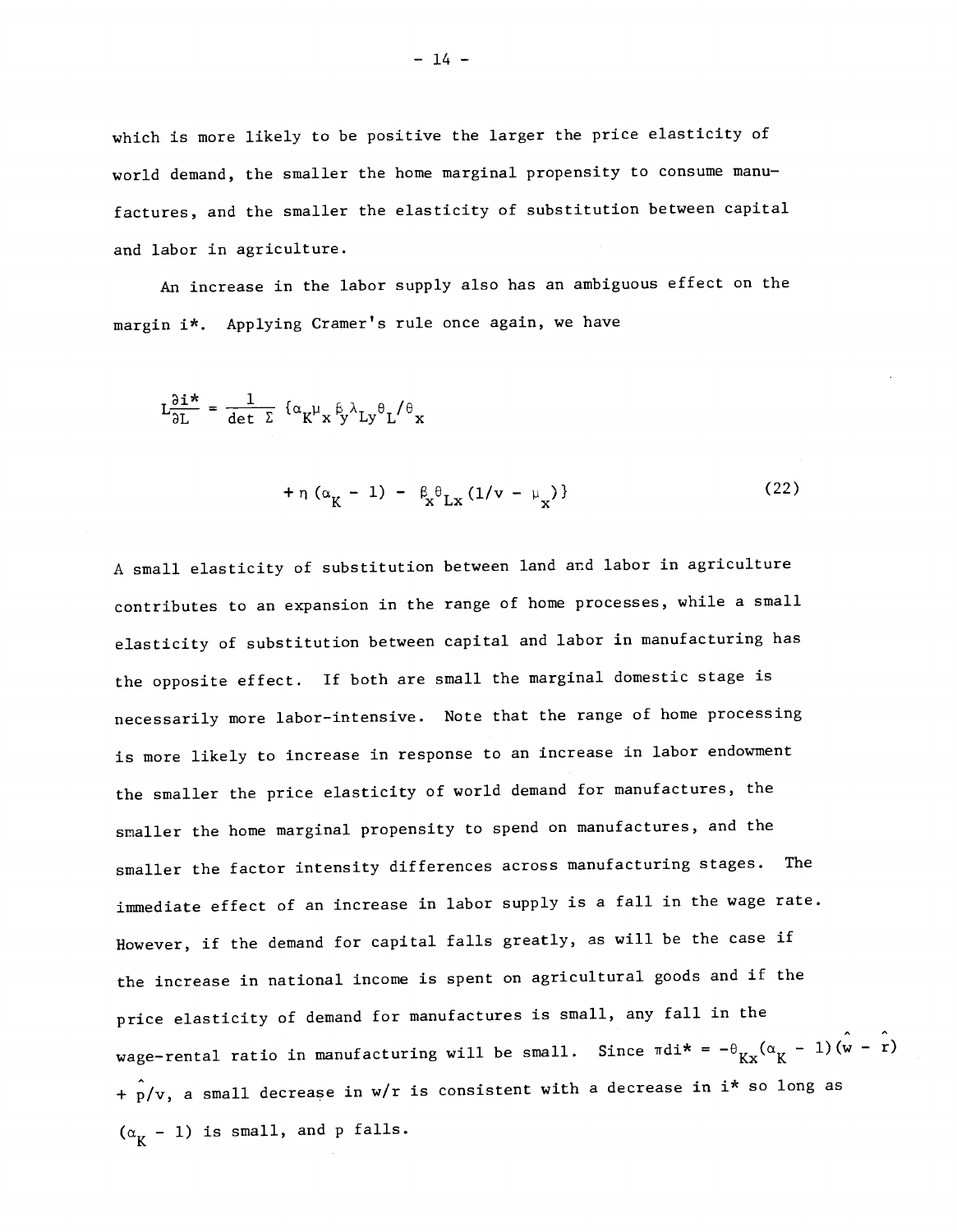To sum up, we have shown that factor endowment changes affect the patterns of production and trade with multi—stage processing in a complex way. There is some presumption, especially if elasticities of factor substitution are small and the price elasticity of world demand for manufactures is large, that an exogenous increase in the supply of either specific factor will cause the range of domestic manufacturing processes to expand, whereas an increase in the supply of the mobile factor will have the opposite effect. But since resources may be allocated to, or withdrawn from, the manufacturing sector on either of two margins, one intensive and one extensive, the complexities and ambiguities of general equilibrium comparative statics are unavoidable. Effects from the demand side can easily overturn the intuitive supply—side impacts, unlike the. simple two—sector models.

### V. COMPARATIVE STATICS: TARIFFS AND CONTENT PROTECTION

In this section we study the effects of two forms of protection. First, we consider a uniform tariff at an ad valorem rate t on imports of all manufactured goods, starting from an initial level of  $t = 0 \cdot \frac{10}{s}$  Secondly, we investigate a content protection scheme which requires that v, the fraction of value added domestically, be raised by a small amount starting from that which obtains in a free-trade equilibrium. Such an increase is mandated by the government, and is enforced by a threat of some economic sanction for noncompliance.

When a uniform tariff schedule is in place, the equilibrium conditions must be modified slightly. We have to replace (8) by

$$
\overline{F}(i\star)(1+t) + F(w, r, i\star) = p \tag{8'}
$$

and (12) by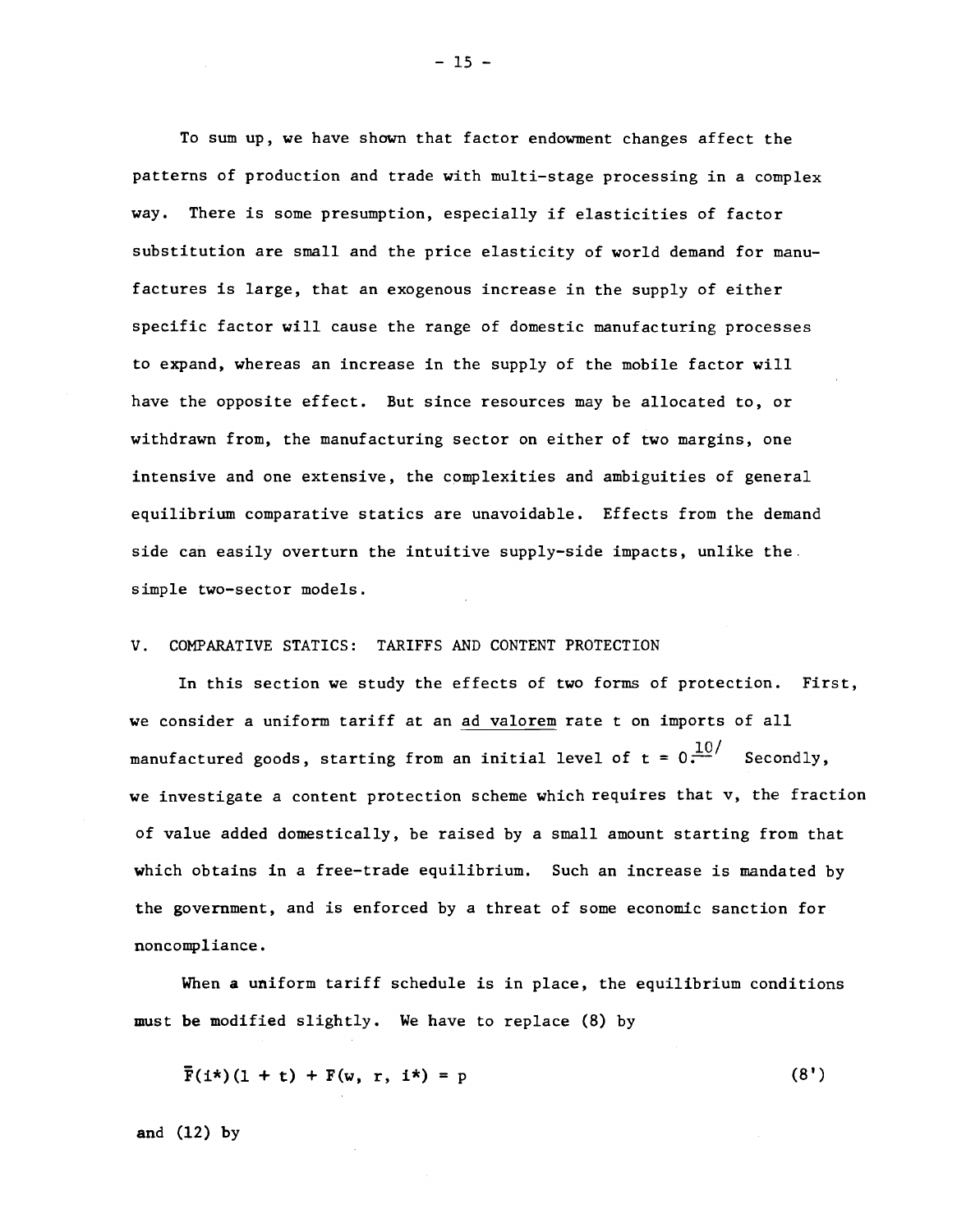$$
\overline{f}(i^{\star})(1+t) = f(w, r, i^{\star}) \qquad (12')
$$

to include the tariff costs faced by private producers. Further, we must include tariff revenues in national income, so (13) is replaced by

$$
Q = xT + rK + wL + t\bar{F}(i*)x
$$
 (13')

Taking total differentials of the new system and evaluating at  $t = 0$  we have the comparative statics of the small tariff in the implicit form

$$
\Sigma \begin{bmatrix} \hat{\mathbf{w}} \\ \hat{\mathbf{p}} \\ \hat{\mathbf{p}} \\ \mathbf{d}\mathbf{i} \mathbf{x} \end{bmatrix} = \begin{bmatrix} -\lambda_{\mathbf{L}\mathbf{x}} \beta_{\mathbf{x}} (1 - \mathbf{v}) / \mathbf{v} \\ -[1 + \alpha_{\mathbf{K}} (1 - \mathbf{v}) / \mathbf{v} ] \\ -\theta_{\mathbf{L}\mathbf{x}} \beta_{\mathbf{x}} (1 - \mathbf{v}) / \mathbf{v} \end{bmatrix}
$$
(23)

Does a uniform tariff protect the manufacturing sector? The answer depends on the desired sense of 'protection'. Consider first the effect on the range of processes undertaken at home, given by

$$
\frac{\text{di*}}{\text{dt}} = \frac{-1}{\text{det }\Sigma} \left\{ \eta \lambda_{\text{Lx}} \beta_{\text{x}} / \text{v} + \eta \lambda_{\text{Ly}} \beta_{\text{y}} [1 + \alpha_{\text{K}} (1 - \text{v}) / \text{v}] + \lambda_{\text{Ly}} \beta_{\text{y}} \theta_{\text{Lx}} \beta_{\text{x}} / \text{v} \right\} \tag{24}
$$

Therefore a tariff is unambiguously protective in the limited sense of expanding the range of home activity to include more capitale—intensive stages of processing. However, perhaps a better measure of protection for the manufacturing sector as a whole is in terms of the reallocation of labor. By this measure a tariff runs the real risk of being anti-protective,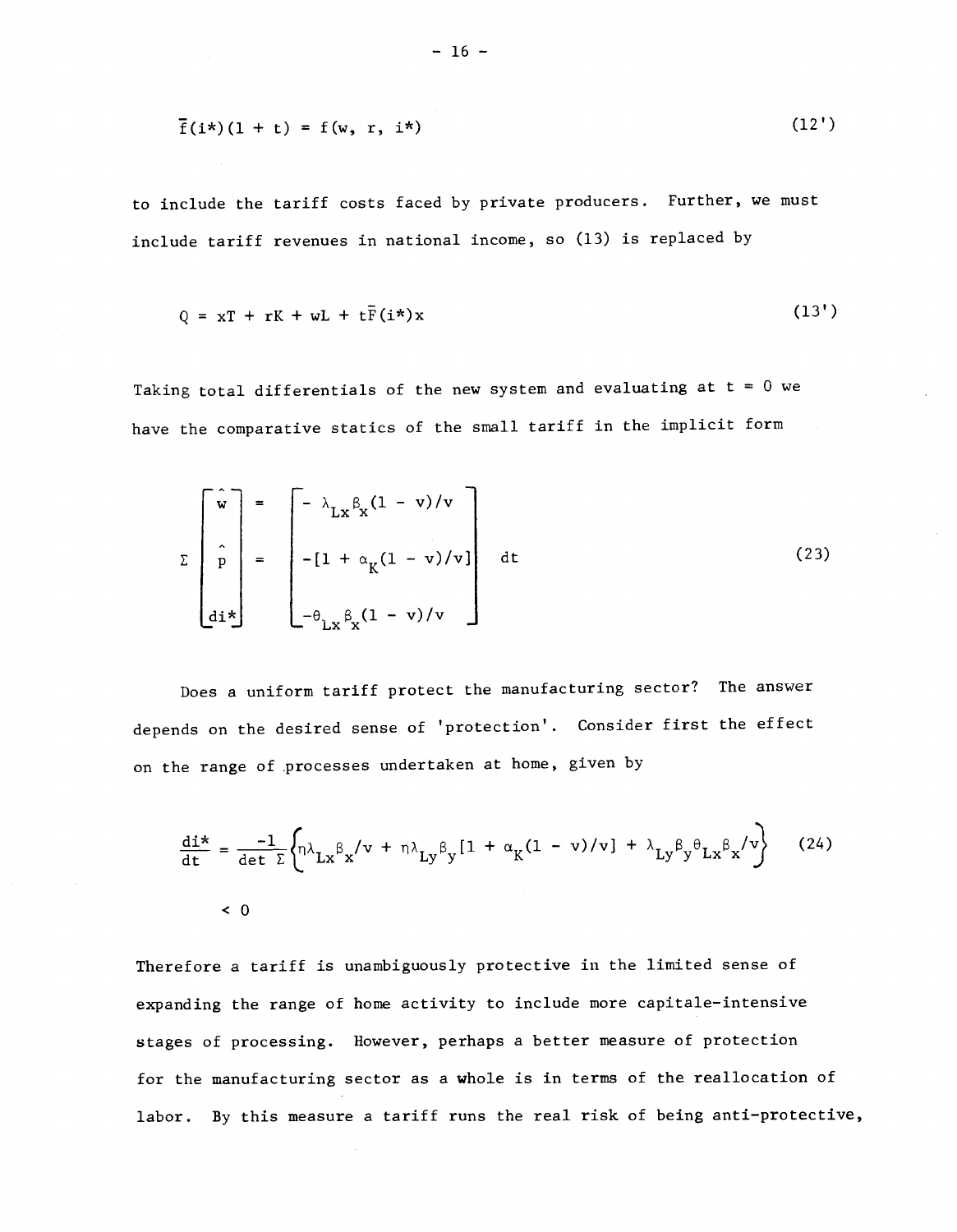because it raises the cost of intermediates and thereby lowers the effective protection for the downstream stages. Thus a uniform tariff fails to protect whenever the fall in manufacturing output it causes results in the release of more labor than is required to perform the new activities at the extensive margin. We use the solution to (23) in  $L_y = -\beta_y w$  to write

$$
\frac{1}{L_y} \frac{dL_y}{dt} = \frac{\beta}{\det \Sigma} \left\{ \lambda_L x^{\frac{1}{2}} F(\alpha_K - \alpha_L) (1 + \alpha_K \frac{1 - v}{v}) + \frac{\lambda_L x^{\beta_X}}{v} \left[ (1 - v) \pi \eta - \frac{f}{F} \right] \right\}
$$
(25)

For small  $\sigma$  this is positive, and a tariff is necessarily anti-protective in the resource allocation sense. It is interesting to note that whenever (25) is positive, dw/dt is negative. Since

$$
\frac{1}{p} \frac{dp}{dt} = \frac{1}{\det \Sigma} \left\{ \pi \lambda_{Ly} \beta_y \theta_{Lx} \beta_x \frac{1 - v}{v} + \frac{f}{F} \alpha_K \lambda_{Ly} \beta_y \left( 1 + \alpha_K \frac{1 - v}{v} \right) \right\}
$$

$$
+ \frac{\lambda_{Lx} \beta_x}{v} \frac{f}{F} \right\} > 0
$$
(26)

a tariff may well reduce the real reward for the mobile factor in terms of both final goods, a possibility that does not exist in the standard two good sector—specific—factor model.

A final question concerns the aggregate welfare effects of a small tariff. If the home demand functions result from maximization of a Bergson—Samuelson social welfare function, we can write the change in social welfare as

$$
dU/\lambda = dQ - D dp \tag{27}
$$

 $- 17 -$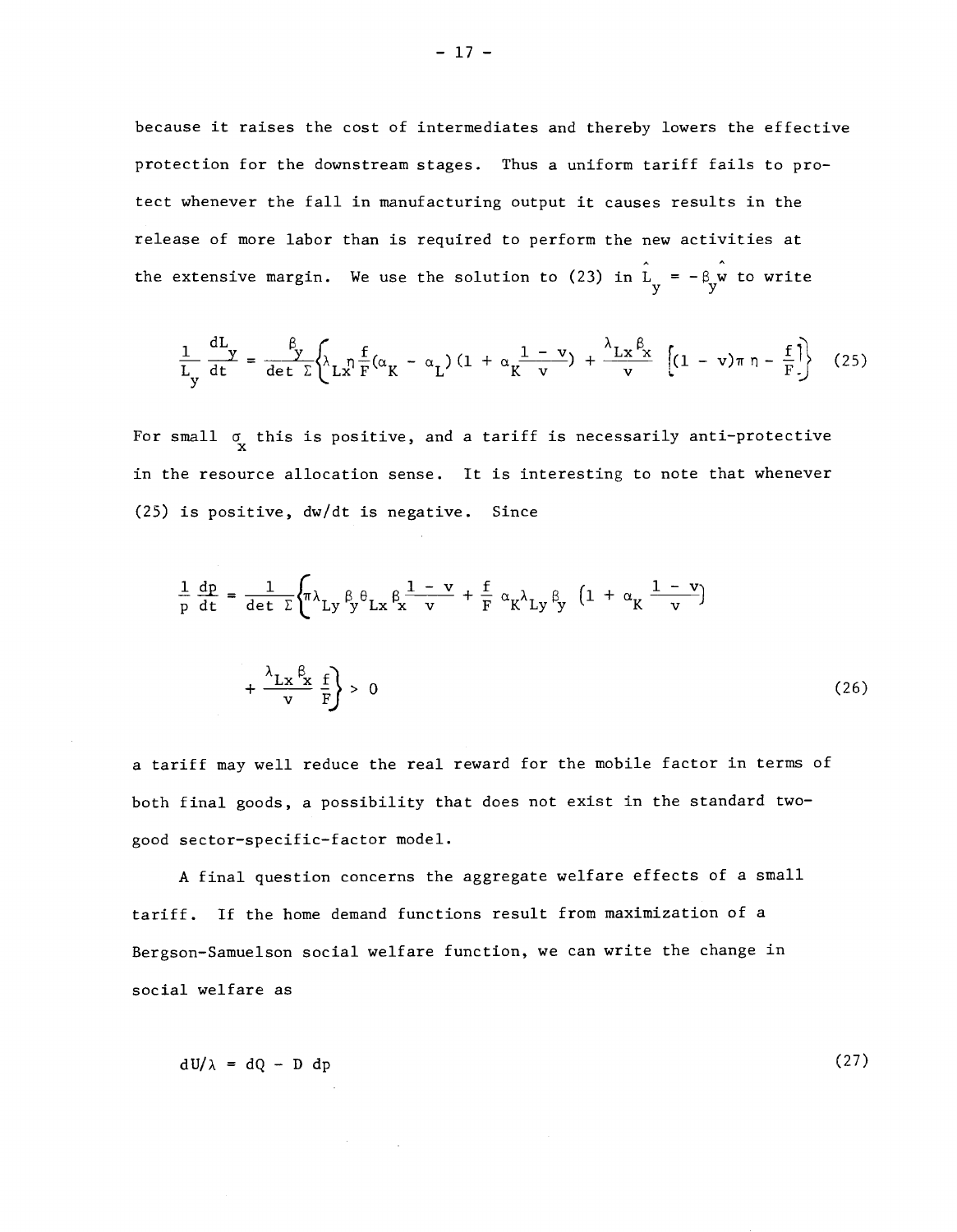where U is social welfare, and  $\lambda$  is its pure income derivative. Now from  $(13')$ 

 $dQ = Tdz + Ldw + Kdr + \bar{F}(i*)xdt$ 

on evaluation at t = 0. Note that  $L = L_x + L_y$ , and (7) gives  $Tdz + L_y dw = 0$ , while from (8) we have  $L_y$  dw + Kdr = x(dp -  $\bar{F}(i*)dt$ ). With the aid of these, (27) becomes

 $\text{d}U/\lambda = (x - D) \text{d}p$  (28)

which is just the terms—of—trade effect on the final manufactures exports. It is perhaps surprising that the expression in (28) is so simple. It is understood by recognizing that the extra cost of inputs to domestic producers is exactly offset by the tariff revenue that is raised, and since at free trade the costs of undertaking the marginal stage are equalized, the distortion created by a small tariff is a second—order effect.

We have seen in (26) that dp/dt is positive. Thus our semi-small country benefits by using a small tariff to alter the terms of trade in its favor. The anti—protective effect in resource allocation is only a distributive loss, not an aggregate one. Provided the government can redistribute income optimally at home, a small tariff provides protection in the economically relevant sense after all.

Finally, we consider an alternative form of protection that is being increasingly used by governments. This is a content requirement for multistage industries of the sort modelled in this paper. Under such a policy regime domestic firms are required to achieve a specific percentage of

—18—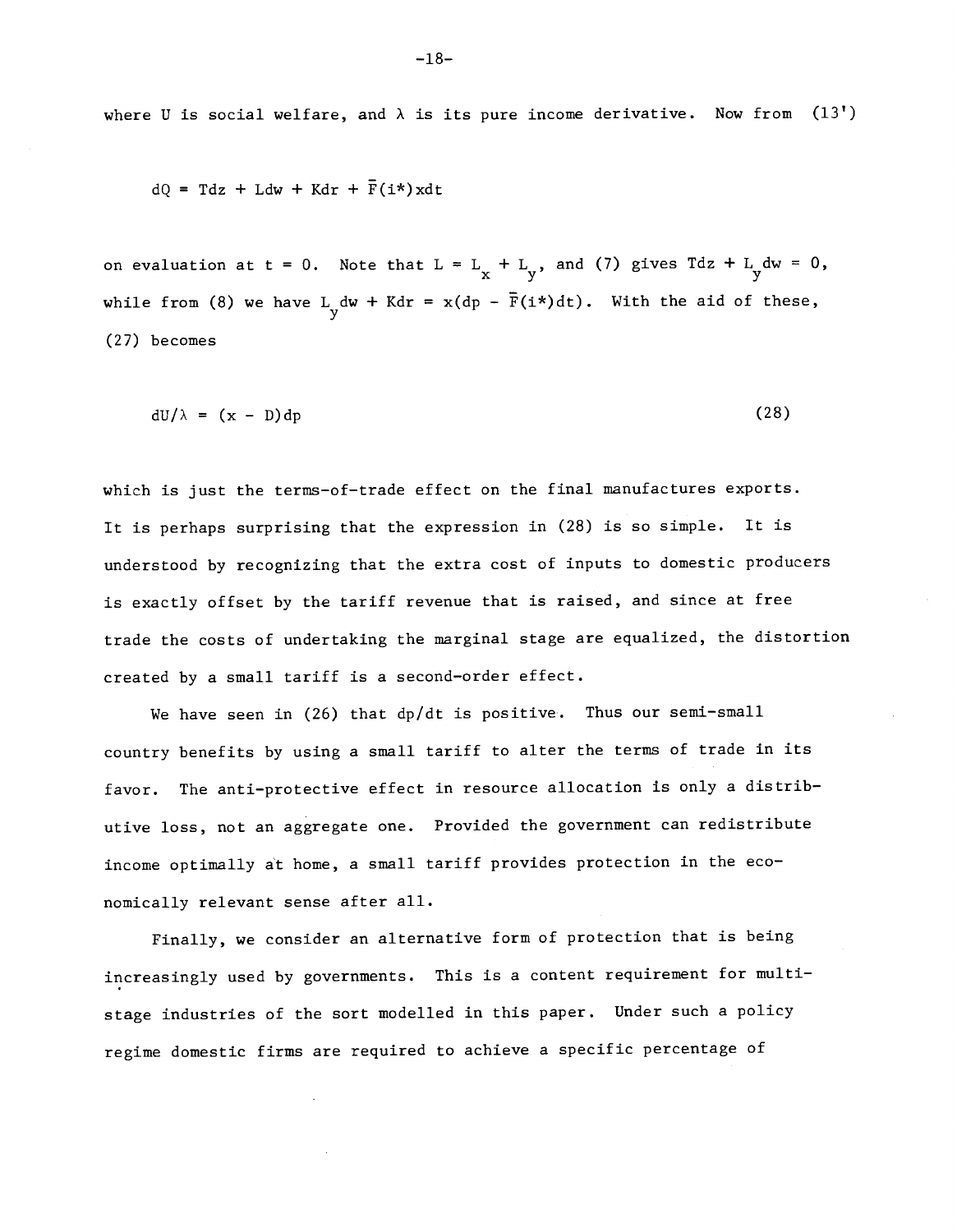domestic value added in their final product. Economic penalties are imposed for failure to comply. An important outgrowth of many content requirement schemes has been an expansion in the range of intermediates processes in which the domestic firms specialize, rather than an increase in the domestic share of traded intermediates. This aspect of content protection is not captured in previous analyses, e.g. Corden (1971) or Grossman (1981), which are couched in terms of standard two—stage production with all goods traded and complete non—specialization. The prominence given to specialization of production by stages of processing in the model developed here makes it particularly appropriate for the study of content protection.

A single modification of the equilibrium conditions in Section III is required under a content protection scheme. The costs at stage i\* need no longer be equal in the two countries; instead, the margin must adjust to fulfill the content requirement. Thus we replace (12) by

$$
F(w, r, i^*) = vp
$$
 (12")

where v is now an exogenous policy variable. In other words, the government dictates that the share of domestic in total value added be greater than occurs in free trade, and enforces the policy by unspecified penalties that are assumed sufficient to induce compliance. The relative domestic and foreign unit costs at the marginal stage are now determined endogenously. We differentiate the equilibrium conditions totally as v changes, and evaluate the derivatives at an initial free—trade equilibrium, where of course the two unit costs happen to be equal. After the usual substitutions, we are left with the matrix equation

 $-19 -$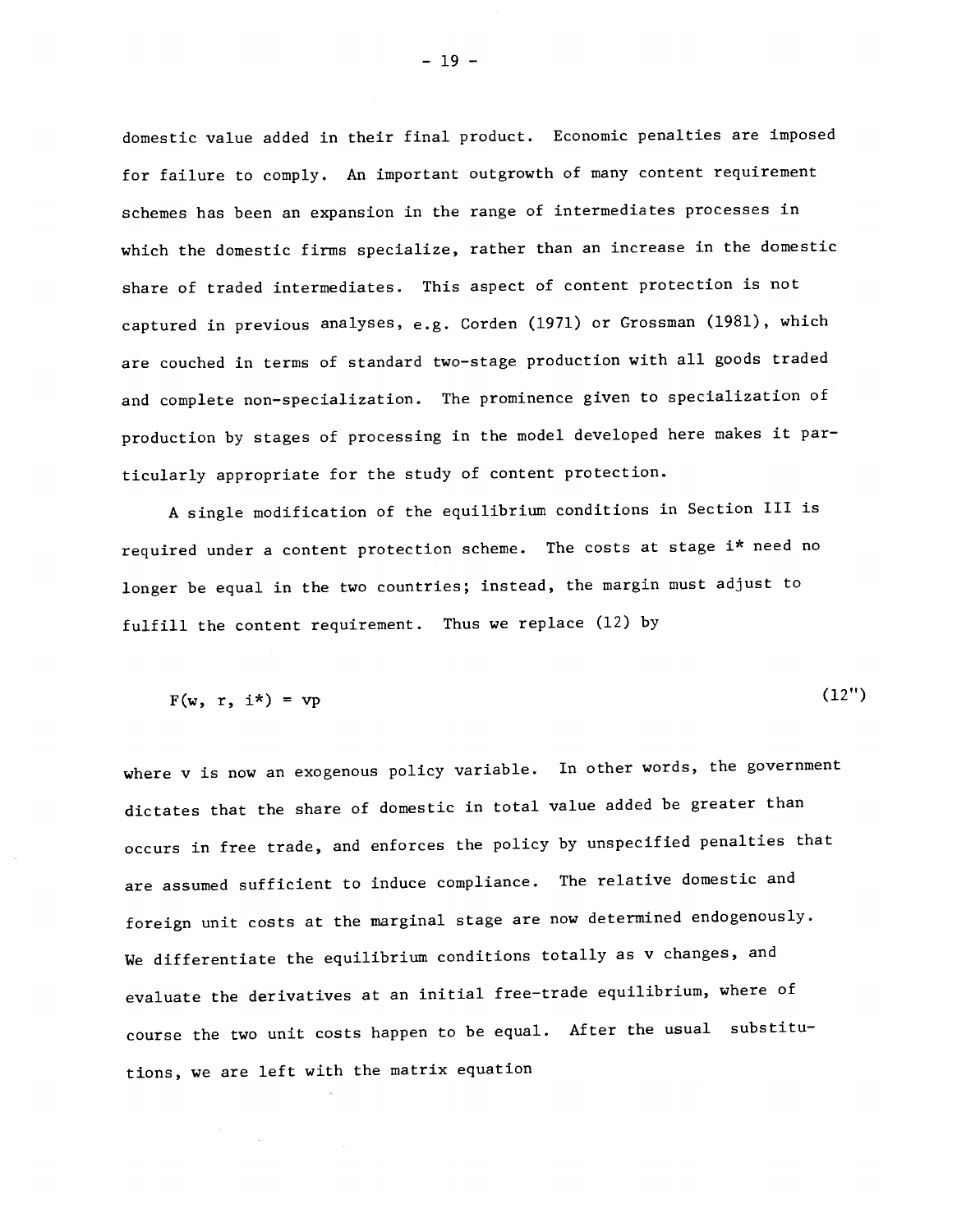$$
\begin{bmatrix}\n\lambda_{Lx} \beta_{x} + \lambda_{Ly} \beta_{y} & -\lambda_{Lx} \beta_{x}/v & -\lambda_{Lx} (\alpha_{K} - \alpha_{L}) f/F \\
0 & -(1 - v)/v & f/F \\
-\theta_{Lx} \beta_{x} & -\theta_{1} + \theta_{Lx} \beta_{x}/v & -\alpha_{K} f/F\n\end{bmatrix}\n\begin{bmatrix}\n\hat{w} \\
\hat{p} \\
\hat{p} \\
\hat{dl}\n\end{bmatrix} = \n\begin{bmatrix}\n0 \\
-\hat{v} \\
0\n\end{bmatrix}
$$
(29)

Let  $\Sigma$ " be the 3-by-3 matrix on the left hand side. Then

$$
\det \Sigma'' = \frac{f}{F} \left\{ \lambda_{Lx} \beta_x \left( \eta + \frac{1 - v}{v} \right) + \lambda_{Ly} \beta_y \eta + \frac{\lambda_{Lx} \beta_x + (1 - v) \alpha_K}{v} \right\} > 0.
$$

Content protection, like a tariff, unambiguously expands the range of domestic manufacturing activities. The comparative static derivative of the marginal stage is

$$
v \frac{di^{*}}{dv} = \frac{-1}{\det \Sigma^{i}} \left\{ \lambda_{Lx} \beta_{x} \eta + \lambda_{Ly} \beta_{y} \eta + \theta_{Lx} \beta_{x}/v \right\}
$$
(30)

But, again like a uniform tariff, and for much the same reasons, content protection can be anti-protective for the sector as a whole. $\frac{11}{100}$  The direction of reallocation of labor is found from  $L = -\frac{\beta}{y}w$  and

$$
\frac{\mathbf{v}}{\mathbf{w}} \frac{d\mathbf{w}}{d\mathbf{v}} = -\frac{\lambda_{\mathbf{L}\mathbf{x}}}{\det \Sigma^{\mathbf{u}}} \frac{f}{F} \left\{ \mathbf{n} \left( \alpha_{\mathbf{K}} - \alpha_{\mathbf{L}} \right) - \beta_{\mathbf{x}} / \mathbf{v} \right\} \tag{31}
$$

Therefore content protection will cause a move of resources away from manufacturing in exactly those cases which may be of empirical relevance, namely when the elasticity of substitution between capital and labor in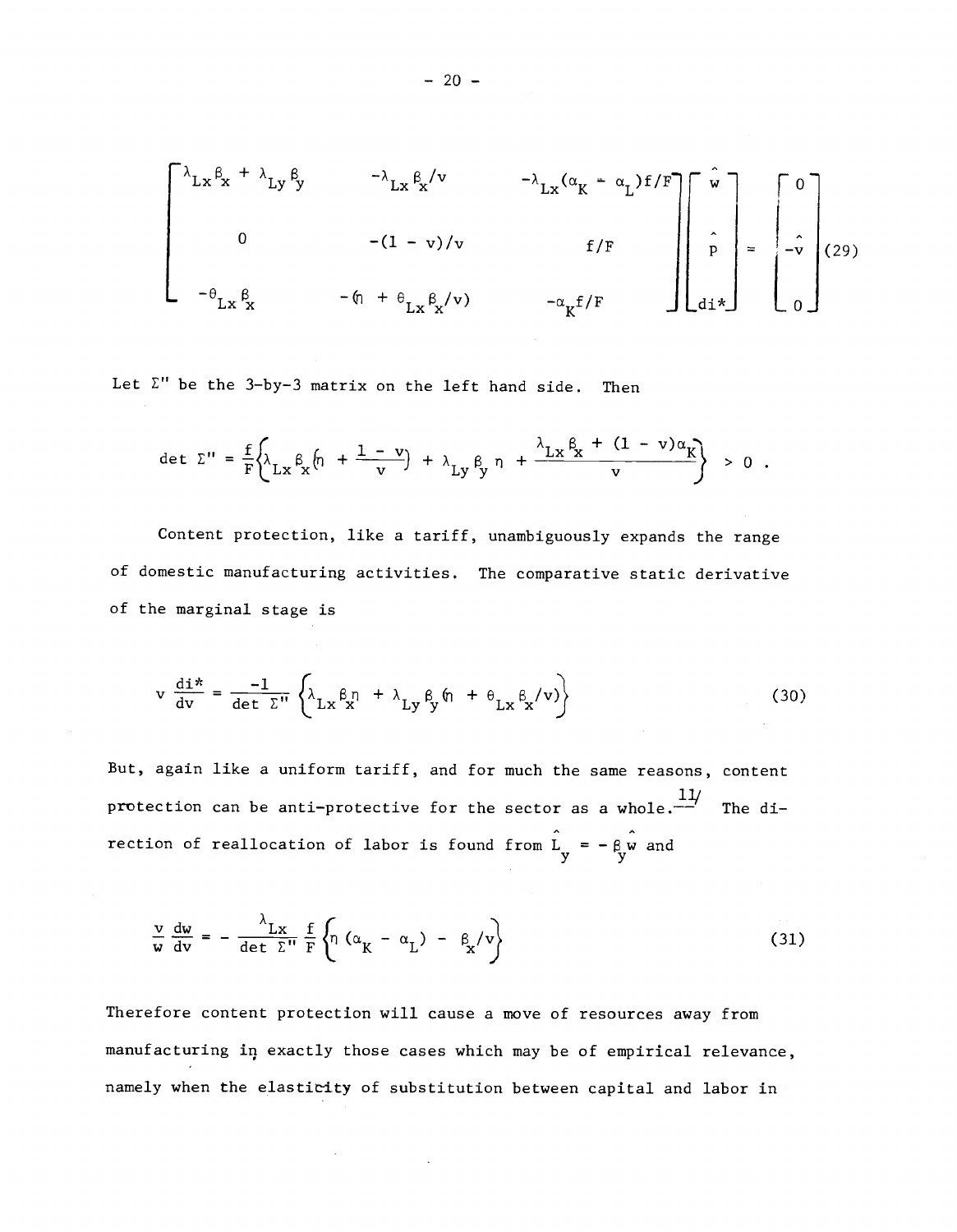manufacutring is small and the differences in factor intensities across stages are large. Also,

$$
\frac{\nu}{p} \frac{dp}{dv} = \frac{1}{\det \Sigma''} \frac{f}{F} (\lambda_{Lx} \beta_x + \lambda_{Ly} \beta_y \alpha_k) > 0
$$
 (32)

so the real return to labor is again reduced in terms of both goods in these cases. However, the aggregate welfare again increases since the commodity terms of trade improve.

#### VI. CONCLUDING COMMENTS

In this paper we have constructed a model of trade in intermediate goods that is very different from, and in some ways complementary to, the usual approaches. We have avoided the circularity of input—output models by stipulating a unidirectional sequence of production stages. At each stage the good in process combines in naturally fixed proportions with a labor—capital composite, thus removing the substitution between intermediate and primary inputs which was a prominent feature of neoclassical models of effective protection. In return, we are able to capture some complex realities of manufacturing processes. We are able to determine production specialization endogenously, and determine which intermediate goods will be traded. Commercial policy works by shifting the stage at which a country will import a good in process: a channel which corresponds to factual observations in many industries. Well—known 'paradoxes' of effective protection have their counterparts in this setting; in addition there are more subtle ways in which attempts at protection may fail under empirically likely circumstances.

The model is readily adapted to deal with policies like establishment of duty—free industrial zones. Conversion of the semi—small country model into a full two—country model presents only algebraic difficulties, and allows discussion of issues like direct foreign investment. These are topics for future research.

 $-21 -$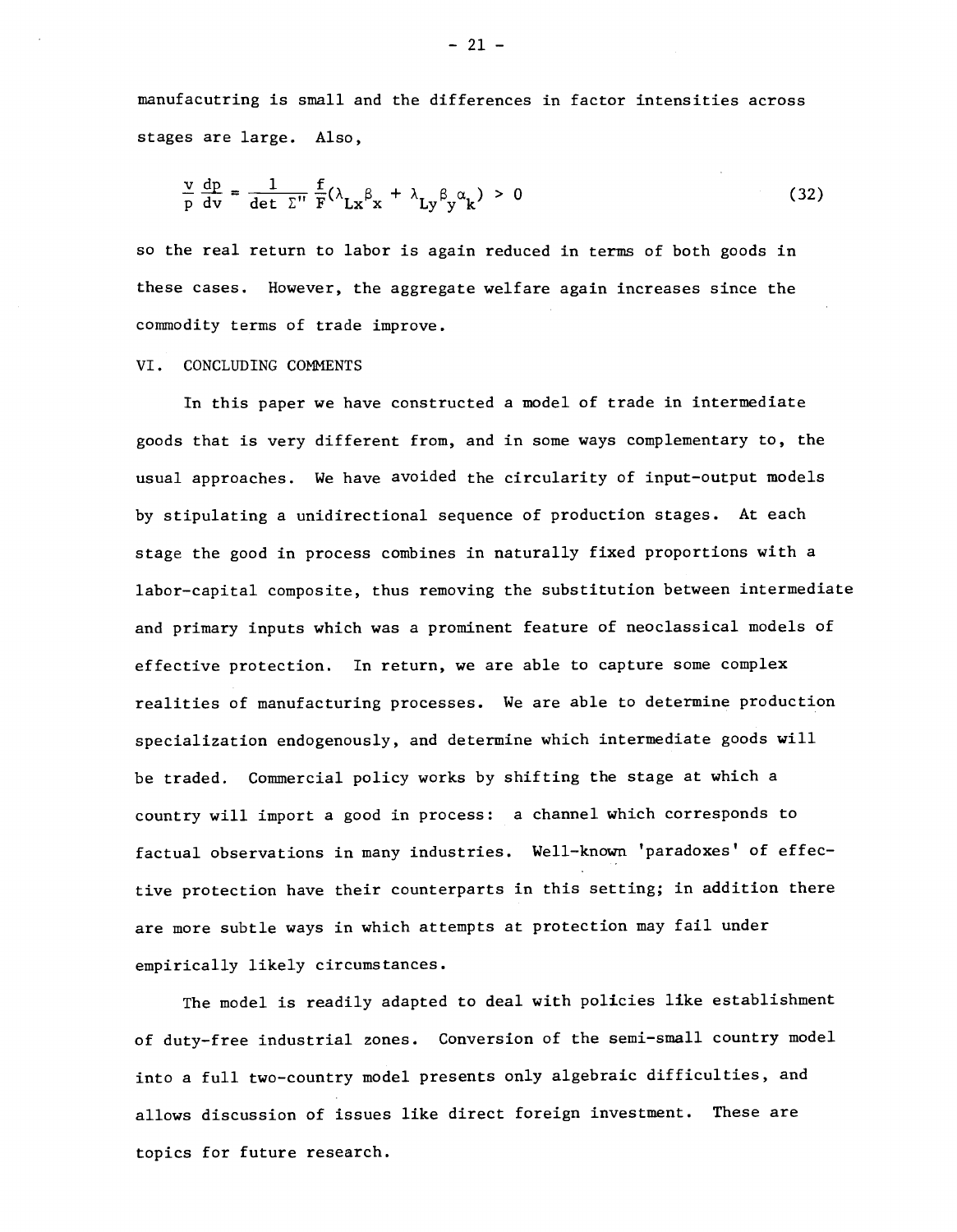FOOTNOTES

1. Empirical studies of the choice of techniques in less developed countries by Stewart (1972) and Pack (1976) have found that although factor substitution possibilities may be quite limited for a given production process, differences in factor intensities across processes can greatly magnify the total opportunity for substitution between between capital and labor in a given sector. We find this potential magnification to be a prominent feature in the comparative statics of our model.

2. In particular, Falvey (1981) presents a model where production is most similar in structure to ours. Falvey assumes, as we do, that production in the continuum sector requires a sector—specific factor, but differs from us in assuming fixed proportions between this factor and the mobile factor. He uses this model to study factor-endowment motivated intra-industry trade, and thus assumes that all output is for final demand.

3. An alternative route would be to assume that our ordering of stages by labor intensities coineides literally with the sequencing of production, and that a small amount of transport costs ensures that factor prices are generically different across countries.

4. This will be the case as long as the endowments of all factors are positive, and the production functions in each sector satisfy the Inada conditions.

5. The aggregate  $\sigma_{\downarrow}$  is the logarithmic derivative of the cost-minimizing 5. The aggregate of is the regardance sector as a whole with respect to the<br>capital-labor ratio in the manufacturing sector performed domestically. It is wage-rental ratio, for a given range of stages performed domestically. It is related to the elasticities of substitution between capital and labor at the related to the elasticities of substitution becaused in exactly analogous to the<br>individual stages by a complicated expression that is the individual sectors relationship between the elasticities of substitution in the individual sectors of a two—sector model and the aggregate elasticity of substitution in supply, as derived in Jones (1965, p. 563).

6. See Mussa (1974).<br>7. We have  $\eta = -[\gamma \eta_p + (1 - \gamma) \eta_p - \mu_x] = -[\gamma \eta_p^C + (1 + \gamma) \overline{\eta}_p^C - (1 + \gamma) \mu_x]$ where  $\overline{n}_{\rm m}$  and  $\overline{n}_{\rm m}^{\rm C}$ ,  $\overline{n}_{\rm m}^{\rm C}$  are respectively the uncompensated and compensated home and foreign price elasticities, and  $\mu_{\bf x}$  the home marginal propensity to consume manufactures. Therefore, if manufactures are a normal good at home, n is necessarily positive.

8. These net imports may be positive or negative.

9. See footnote 1 above.

In principle there could be a tariff schedule  $t(i)$  varying with the index 1 . This may result in the goods in process crossing international boundaries several times, and may also break the pattern of complete specialization by stages. Further, since our ordering of the index i does not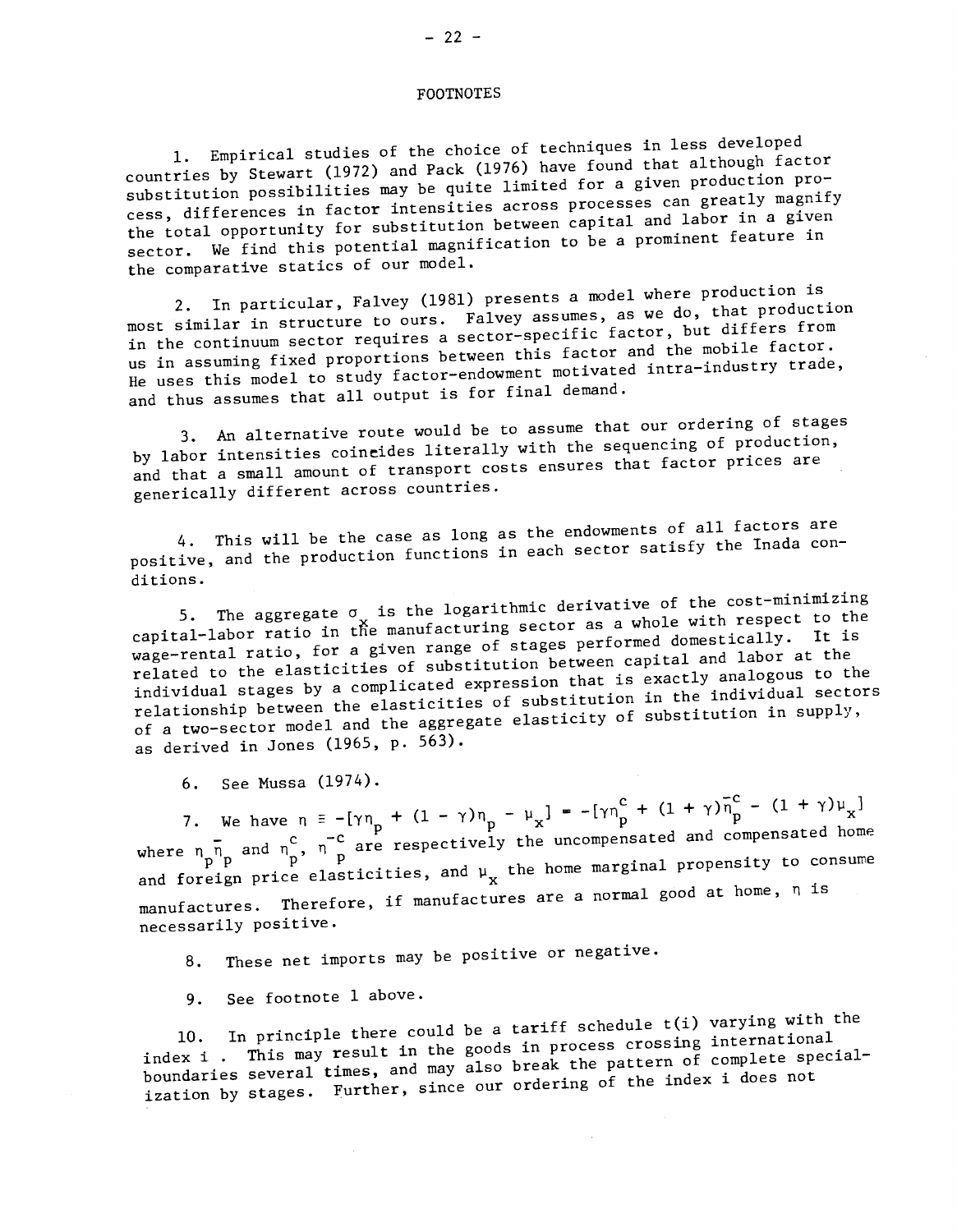necessarily correspond to the physical sequencing of stages, even with a uniform tariff there may be several boundary crossings of intermediate goods. In these cases the tariff is understood to be on a value—added basis to avoid cascading, e.g. as in the application of offshore assembly provisions.

11. Grossman (1981) found a similar result in a partial equilibrium model of content protection in which all adjustment occurs through an increase in the ratio of domestically produced goods to imported intermediate goods of a given kind.

 $\mathcal{A}^{\text{max}}_{\text{max}}$  and  $\mathcal{A}^{\text{max}}_{\text{max}}$ 

 $\mathcal{A}$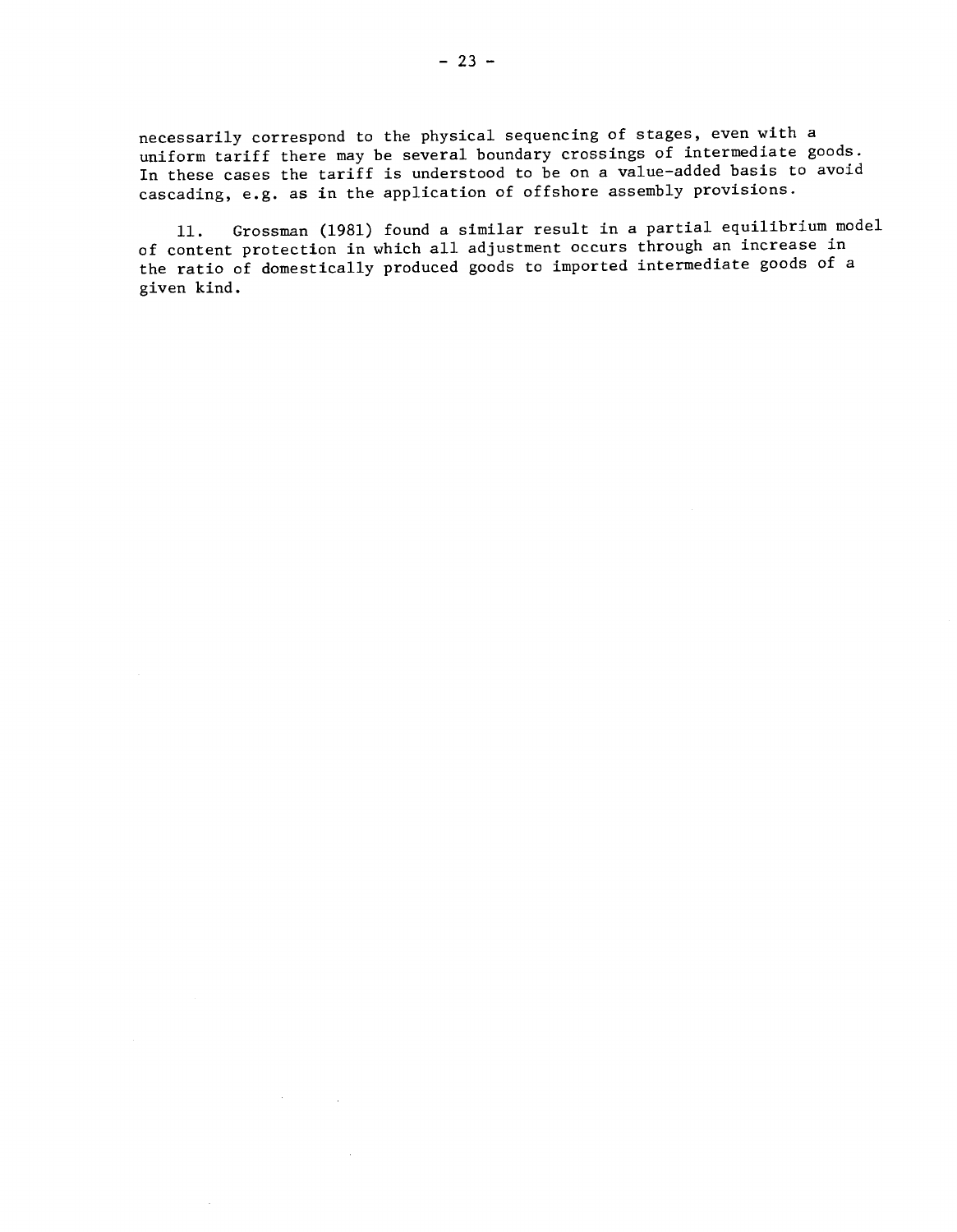#### REFERENCES

- Balassa, B. (1965) "Tariff protection in industrial countries: An evaluation", Journal of Political Economy, 73(4), pp. 573—94.
- Bhagwati, J.N. and Srinivasan, T.N. (1973) "The general equilibrium theory of effective protection and resource allocation", Journal of International Economics, 3(3), pp. 259—81.
- Corden, W.M. (1966) "The structure of a tariff system and the effective protective rate", Journal of Political Economy, 74(2), pp. 221—37.
- Corden, W.M. (1971), The Theory of Protection (Oxford: Oxford University Press).
- Dornbusch, R., Fischer, S. and Samuelson, P.A. (1977) "Comparative advantage, trade and payments in a Ricardian model with a continuum of goods", American Economic Review, 67(5), pp. 823—39.
- Dornbusch, R., Fischer, S. and Samuelson, P.A. (1980) "Heckscher—Ohlin trade theory with a continuum of goods", Quarterly Journal of Economics, 95(2), pp. 203—24.
- Falvey, R.E. (1981) "Commercial policy and intra—industry trade", Journal of International Economics, forthcoming.
- Grossman, G.M. (1981) "The theory of domestic content protection and content preferences", Quarterly Journal of Economics, forthcoming.
- Jones, R.W. (1965) "The structure of simple general equilibrium models", Journal of Political Economy, 73(4), pp. 557—72.
- Jones, R.W. (1971) "Effective protection and substitution", Journal of International Economics, 1(1), pp. 59—81
- Melvin, J.R. (1969) "Intermediate goods, the production possibility curve and gains from trade", Quarterly Journal of Economics, 83(1), pp. 141—51.
- Nussa, M. (1974) "Tariffs and the distribution of income: The importance of factor specificity, substitutability and intensity in the short and long run", Journal of Political Economy, 82(6), pp. 1191-1203.
- Pack, H. (1976) "The substitution of labour for capital in Kenyan manufacturing", Economic Journal,  $86(1)$ , pp.  $45-58$ .
- Sanyal, K. and Jones, R.W. (1980) "The theory of trade in middle products", manuscript.
- Stewart, F. (1972) "Choice of technique in developing countries", Journal of Development Studies, 9(1), pp. 99—121.